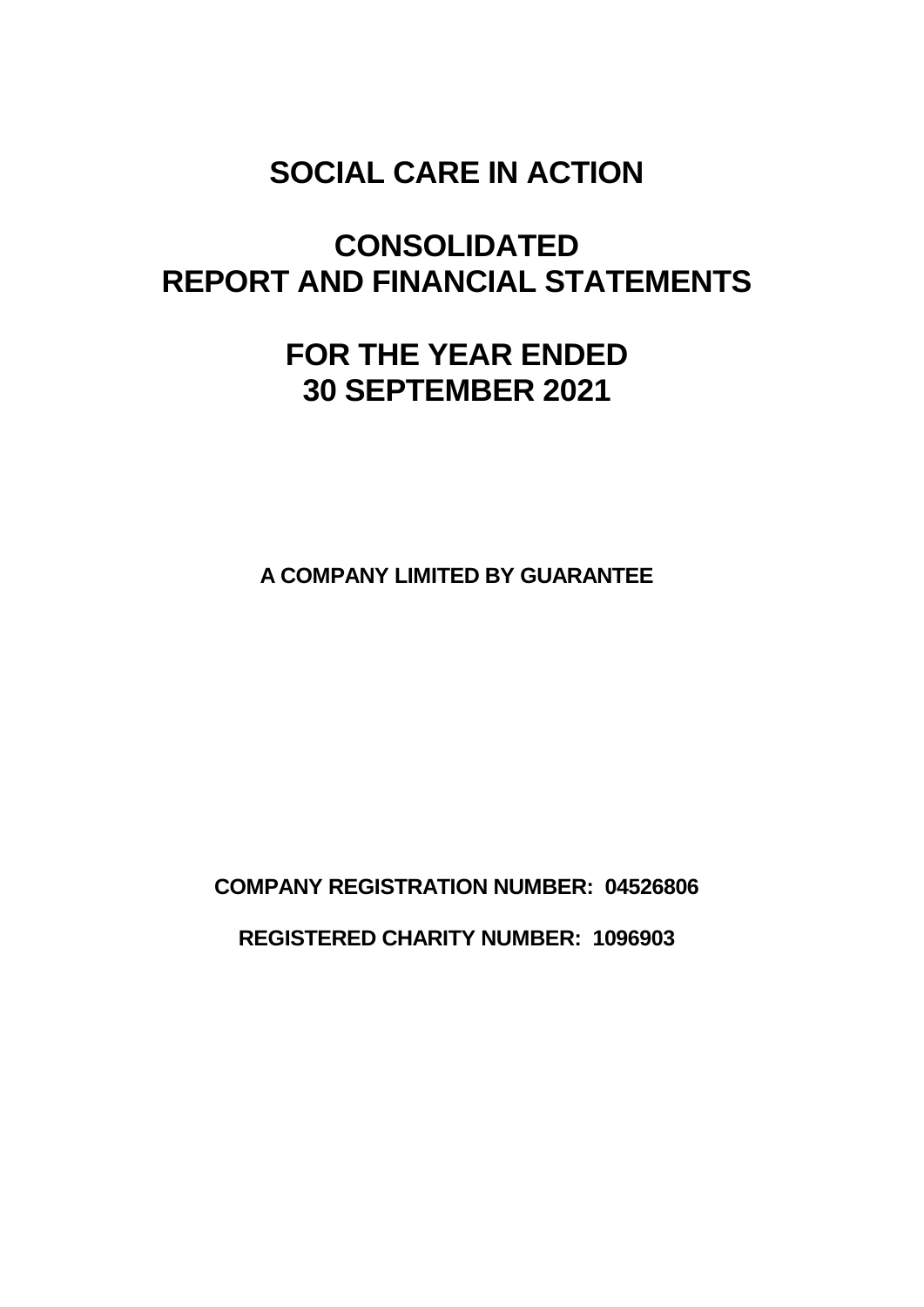# **FINANCIAL STATEMENTS**

# **FOR THE YEAR ENDED 30 SEPTEMBER 2021**

| <b>CONTENTS</b>                                           | <b>Pages</b> |
|-----------------------------------------------------------|--------------|
| Report of the Trustees Incorporating the Strategic Report | $1 - 8$      |
| Independent Auditor's Report                              | $9 - 11$     |
| <b>Consolidated Statement of Financial Activities</b>     | 12           |
| <b>Consolidated and Parent Balance Sheet</b>              | 13           |
| <b>Consolidated Statement of Cash Flows</b>               | 14           |
| Notes to the Cash Flow Statement                          | 15           |
| Notes to the Financial Statements                         | $16 - 31$    |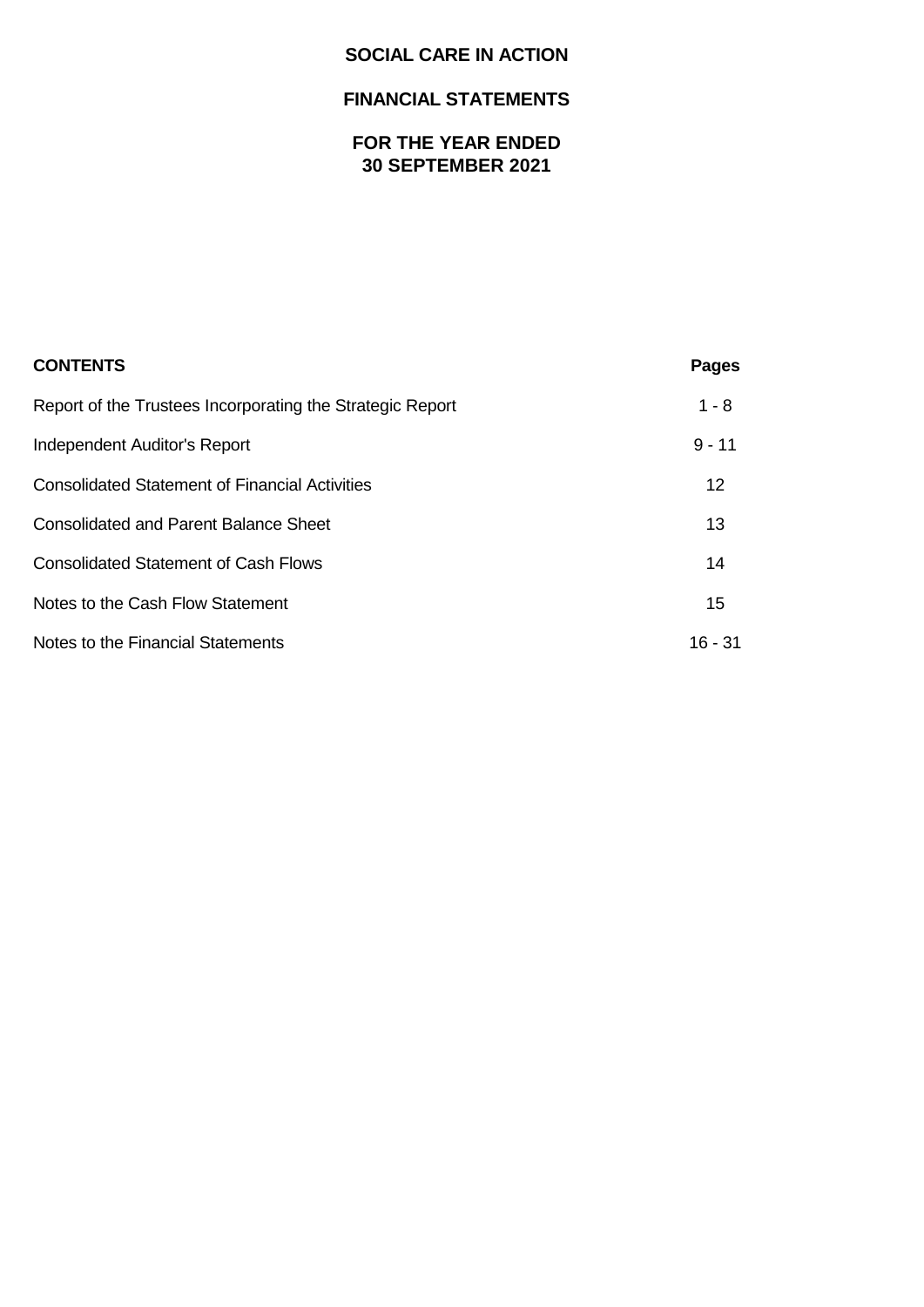# **REPORT OF THE TRUSTEES**

# **FOR THE YEAR ENDED 30 SEPTEMBER 2021**

The trustees are pleased to present their annual report and audited consolidated Financial Statements of the charitable company and its subsidiaries for the year ended 30 September 2021, which are also prepared to meet the requirements for a Directors' Report and Financial Statements for Companies Act purposes.

The Financial Statements comply with the Charities Act 2011, the Companies Act 2006, the Memorandum and Articles of Association and Accounting and Reporting by Charities: Statement of Recommended Practice applicable to charities preparing their Financial Statements in accordance with the Financial Reporting Standard applicable in the UK and Republic of Ireland (FRS 102) (effective 1 January 2015).

#### **REFERENCE AND ADMINISTRATIVE INFORMATION**

**Charity Registration Number** Southampton 1096903 SO14 0ST

**Company Registration Number** 04526806

#### **DIRECTORS AND TRUSTEES**

The directors of the charitable company, for the purposes of company law, are also its trustees for the purpose of charity law. The trustees who served during the year and since the year end are as follows:

| L Judd          | Chair     |        |          |         |
|-----------------|-----------|--------|----------|---------|
| G Dibben        | Secretary |        |          |         |
| D Chamberlain   |           |        | Resigned | Sept 21 |
| E Hickman       |           |        |          |         |
| D Lodge         |           |        |          |         |
| D Corben        | Appointed | Mar 21 |          |         |
| R Dickenson     | Treasurer |        |          |         |
| <b>B</b> Aarons | Appointed | May 21 |          |         |
| D Ball          | Appointed | May 21 |          |         |
| D Foy           | Appointed | May 21 | Resigned | Dec 21  |
| T Foy           | Appointed | May 21 | Resigned | Dec 21  |
| N Kohn          | Appointed | May 21 |          |         |
| A Tonkin        | Appointed | May 21 |          |         |
|                 |           |        |          |         |

#### **GROUP REGISTERED SOCIETIES AND CHARITABLE COMPANIES**

| <b>SCA Care</b>                      | Registered Society No: 27461R  |                          |
|--------------------------------------|--------------------------------|--------------------------|
| <b>SCA Trafalgar Dental Services</b> | Registered Society No: 29975R  | Dissolved September 2021 |
| <b>SCA Transport Services</b>        | Registered Society No: 29035R  |                          |
| SCA Fenwick 2 Limited                | Registered Society No: 30336R  |                          |
| <b>SCA Trafalgar Limited</b>         | Company No: 12144599           | Sold October 2020        |
| <b>Options Wellbeing Trust</b>       | Charitable Company No: 1100782 |                          |
| The Steven James Practice            | Charitable Company No:5278016  |                          |
| Southampton Healthy Living           | Company No: 10627689           |                          |
|                                      |                                |                          |

#### **SENIOR MANAGEMENT TEAM**

| D Freshwater | <b>Chief Executive</b>                      | J Mills           | <b>Head of Finance</b>    |
|--------------|---------------------------------------------|-------------------|---------------------------|
| K McCarthy   | Head of Human Resources                     | M Wrvcraft        | <b>Head of Facilities</b> |
| W Lee        | Head of Health & Wellbeing                  |                   |                           |
| R Rossiter   | Director of Integrated Services             |                   |                           |
| N Keeley     | Options Wellbeing Trust Operations Director | Resigned Dec 2021 |                           |

#### **OUR ADVISORS**

**Auditor Bankers** Saffery Champness LLP<br>
Midland House 88 and 2009 and 2009 and 2009 and 2009 and 2009 and 2009 and 2009 and 2009 and 2009 and 2009 and 2009 and 2009 and 2009 and 2009 and 2009 and 2009 and 2009 and 2009 and 2009 and 2009 an 2 Poole Road Totton Controller Controller Controller Controller Controller Controller Controller Controller Controller Controller Controller Controller Controller Controller Controller Controller Controller Controller Cont Bournemouth, BH2 5QY SO40 3TH

30 Commercial Road

Dukes Road

**Charity Name Registered Office** Social Care in Action **Amplevine House Amplevine House**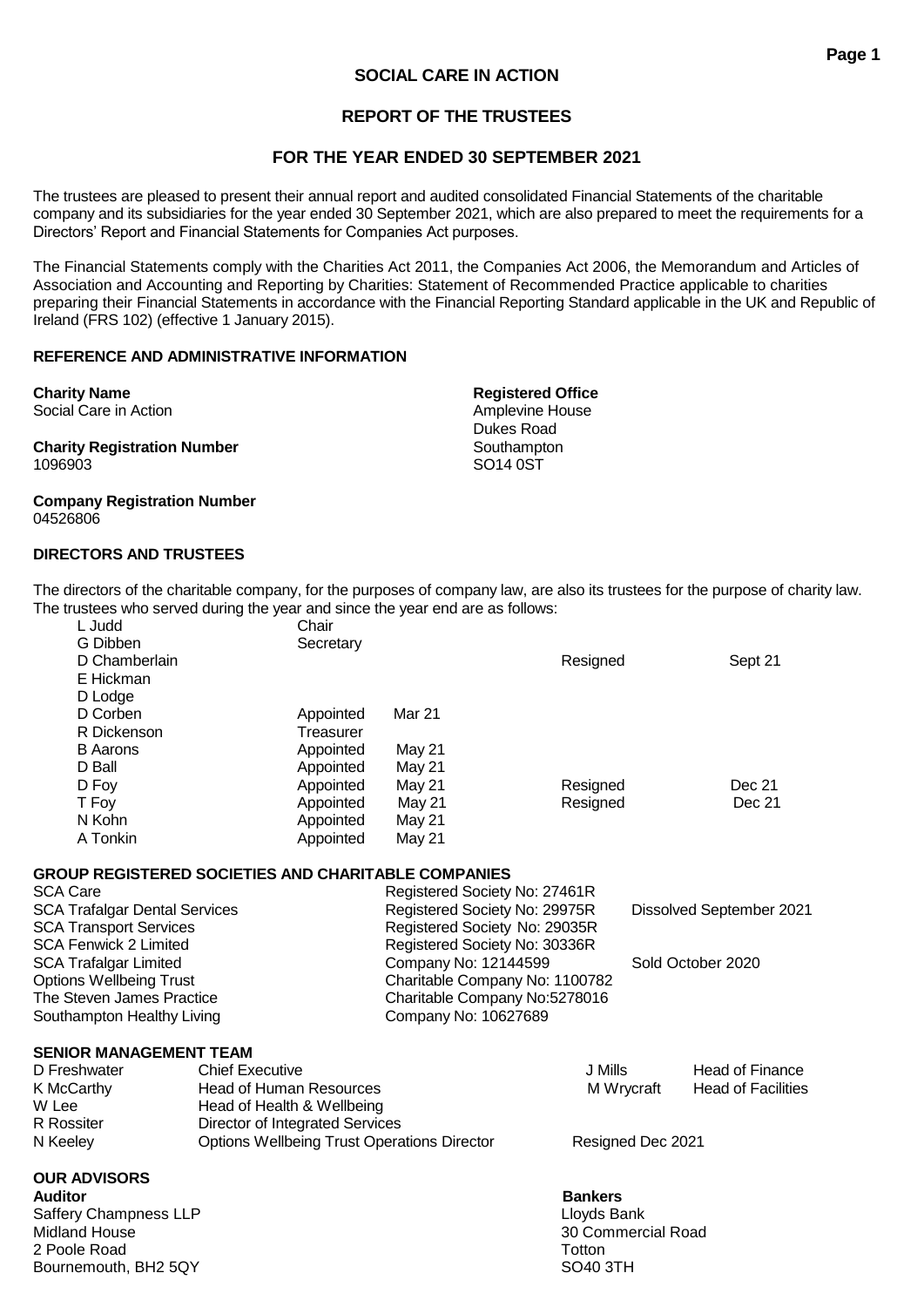#### **FOR THE YEAR ENDED 30 SEPTEMBER 2021 STRATEGIC REPORT**

The charitable company presents its Report and Strategic Report.

#### **AIMS AND OBJECTIVES**

The charitable company's aims and objectives are:

- the advancement of health and the relief of those in need by reason of youth, age, ill-health, disability, financial hardship or other disadvantage for the public benefit in particular, but not limited to the practice and provision of health, education, care or community services; and
	- to provide or assist in the provision of facilities in the interests of social welfare for recreation or other leisure time occupation of individuals who have need of such facilities by reason of their youth, age, infirmity or disability, financial hardship or social circumstances with the object of improving their conditions of life.

#### **Public Benefit Statement**

Our main activities and who we try to benefit are described above.

Our charitable activities focus on care in the community, transport, training, counselling services and operating a wellbeing centre.

All of our activities are undertaken to further our charitable purposes for the public benefit. In shaping our objectives and planning our activities, the trustees have considered the Charity Commission's guidance on public benefit including the guidance 'Public Benefit: Running a Charity (PB2)'.

#### **ACHIEVEMENTS AND PERFORMANCE**

The year leading up to Sept 2021 was dominated by the impact of the pandemic across all our services as infection rates continued to rise. The leadership of the SCiA Group maintained a clear focus however to retain our core service provision, supporting the most vulnerable in our communities through our care, transport and counselling services. Mitigating the impact of Covid 19 for our customers during this period has brought both opportunities as well as challenges and has seen the staff of the SCiA Group demonstrate once again their fortitude and commitment to supporting our customers to live their best lives whatever the circumstance.

SCiA's main aim during the period reported has been to continue to work in partnership with Southampton City Council, Hampshire County Council, the NHS and GamCare, to ensure that the most vulnerable continued to receive the care and support they needed to endure the lockdowns. Furthermore we have also undertaken a comprehensive review of the Group's strategy for the future, agreeing the key principles of a three year plan.

**SCA Care** has supported 532 customers in total during this during this year; 205 customers in the Southampton Living Well service (SLW), 202 in Home Care (including the complex care service) and 125 across the three Extra Care services

**Options and SJP** have delivered 924 GamCare counselling sessions and 974 private client sessions

#### combined

**SCA Transport** supported 2721 customers and completed 11,032 passenger journeys

#### **SCA Care - Home Care**

This period saw a reduction in the overall number of people supported when compared to the previous. The impact of the pandemic and repeated lockdowns saw some customers continue to reduce or suspend their care packages entirely for fear of cross infection. Despite reassurances regarding steps being taken a percentage of contracted hours was therefore lost overnight which has not returned. By contrast it is also the case that customers became more 'long-standing' and due to our 'Commercial Viability Assessment Process' the hours per customer increased, thus helping to mitigate the loss of previous custom.

In Apr 21 we were also successful in achieving a new core price of £20.50ph agreed with SCC for Home Care, which along with a number of Covid grants designed to replace lost income and help tackle the recruitment and retention issue was welcome financial news. It is the aim of SCA Care to wherever possible increase the rates charged to Local Authorities to reflect the need to offer the best possible wages to our Carers, which they deserve, in an industry renowned for poor pay.

Throughout the lockdowns implemented during this period the Home Care team continued to support our customers, providing both excellent care and a comforting voice at a time of great social isolation for many. The commitment to the infection control and PPE regimes demonstrated by all is born out of an understanding of the vulnerability of our client base and is testimony to our colleagues' commitment to keeping our customers safe. This approach to PPE and infection control was demonstrated throughout all the teams of SCA Care

#### **SCA Care - Complex Care**

Having renamed our Learning Disabilities and Mental Health service as '**Complex Care**' in Jan 20 it has grown steadily throughout the period reported. The most significant milestone being when we started to care for a young person in the Winchester area who required two carers, 24/7. This first 'live-in' package for a younger person with significant learning disabilities has proven to be a challenging but very rewarding piece of work for all concerned. Feedback from the family and commissioners has been excellent and is testimony to the diligence and enthusiasm of the Complex Care team. It has also confirmed the validity of our strategic commitment to continue to grow this part of SCA Care.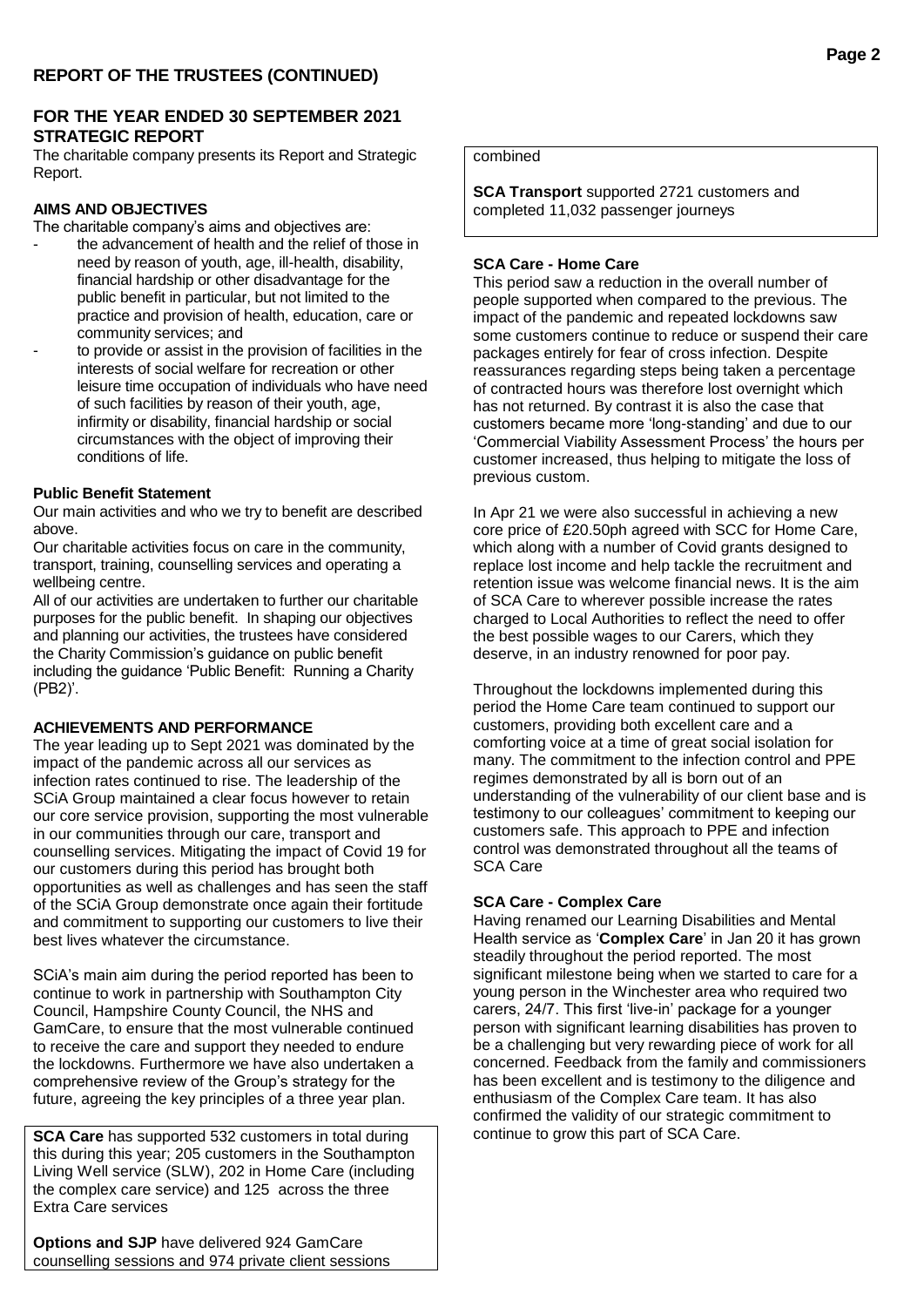#### **FOR THE YEAR ENDED 30 SEPTEMBER 2021 SCA Care - Extra Care**

All three of our Extra Care schemes continued to diligently maintain infection control standards and PPE protocols despite the challenge of the Schemes being open to the public throughout. The flow of new residents into the Schemes was adversely affected by the pandemic however as the New Forest District Council team responsible temporarily suspended nominations although the financial impact of this decision was mitigated by additional payments received from Hampshire County Council. Despite fewer residents the number of hours of care delivered per customer increased as the work previously undertaken by the Extra Care Manager and the chief commissioner, to identify the right profile of customers with care needs for the Schemes began to pay dividends. The ban on new residents was lifted in Feb '21 and voids quickly became filled.

**SCA Care - Day Care (Southampton Living Well)** During the year covered we have continued to work in partnership with Age UK Southampton, who support us in the delivery of the Southampton Living Well (SLW) contract. This Southampton City Council commissioned service is focussed on transforming the way traditional day services are offered to older people living in the city, providing activities and outings to alleviate isolation, reconnect individuals with their community and support people earlier in the ageing process to enjoy life and reduce their future care requirements. During this period of multiple lockdowns and uncertainty for all SCC continued to fund the service at pre-pandemic levels and supported the partnership to access specific funding for additional 'infection control' measures as required. This financial support helped off-set the loss of private income during the period reported.

October '20 began with the Hubs closed due to lockdown restrictions and the SLW and SCA Transport team working together with other local agencies delivering a community support service. SLW customers were regularly contacted via phone and enjoyed socially distanced doorstep visits. For those who required it meal companions were provided in partnership with City Catering, prescription and shopping errands were also undertaken and when permitted by Government guidance, trips out to re-connect with friends and enjoy open spaces also formed part of the 'SLW under lockdown' offer. With the easing of restrictions in Nov 2020 some customers were welcomed back to the Hubs, although social distancing requirements meant that the capacity in each was much reduced and many were still supported remotely. An example of this was when the SLW Christmas party held in the three Hubs was also open to SLW customers at home to join with their friends 'virtually', using technology and support provided by SLW to join the fun remotely from their homes.

The further lockdown post-Christmas 2020 saw the team pivot once again to providing the community-based service before three of the four Hubs finally re-opening to 80% of previous capacity in April 21.

#### **SCA Transport**

Despite the lockdowns during this reporting period having an impact on people taking social journeys, SCA Transport has remained very busy and supported a total of 2721 passengers via one or other of - the Southampton Living Well transport service (SCC), 'Dial A Ride' (SCC), Home from Hospital (NHS, contract extended July '21) and a new service 'Medical Dial-A-Ride' (NHS, commissioned from February '21).

**Medical Dial-A-Ride** is a new service to help people across Southampton to get to vaccination and medical appointments at Southampton General Hospital and other local medical centres. The service has initially been commissioned with NHS 'Covid' monies to support with the push to vaccinate people against Covid 19 and to support those who need to attend vital, often delayed, medical appointments but who cannot use public nor private transport to do so.

The **Home from Hospital** service continued to support the hospital to free up space and ensure that patients who are ready for discharge do not see their hospital stay prolonged unnecessarily. This both improves the patient experience and supports the hospital to save the costs of re-admission for patients they cannot safely discharge.

With the **Southampton Living Well Hubs** remaining closed throughout much of the period due to national lockdowns and high regional infection rates which informed local decision-making, the SCA Transport team assigned to SLW continued to be re-deployed to work side by side with their colleagues in SCA Care. Together the drivers, escorts and care staff responded to the call from Southampton City Council and seamlessly shifted to a model of community support, involving duties such as welfare calls (both remote and socially distanced with PPE doorstep visits), prescription and shopping errands, companionship visits and (when permitted within guidance) trips out in pairs/small groups to re-connect with friends and enjoy open spaces.

Whilst the number of passengers reduced markedly during the period, which was disappointingly reflected in a reduction of the contract down from two buses to one when it was extended in July '21, the **Dial-A-Ride** (DAR) service continued to demonstrate its value to its membership, ensuring that no-one with a disability who wanted to make a trip was isolated for want of safe, secure and appropriate transport.

Additional contracted work during this period included '**Medi Match'** (transporting denture moulds from dental practices to the manufacturers) and the **Car-share** scheme (SCA Transport providing bespoke journeys for residents of Eastleigh Borough Council not served by public transport routes). With the suspension of activity since lockdown and the sale of Trafalgar the Medi Match contract was reviewed for financial viability and subsequently handed back to the Contractor. Likewise activity for the Car-share scheme plummeted during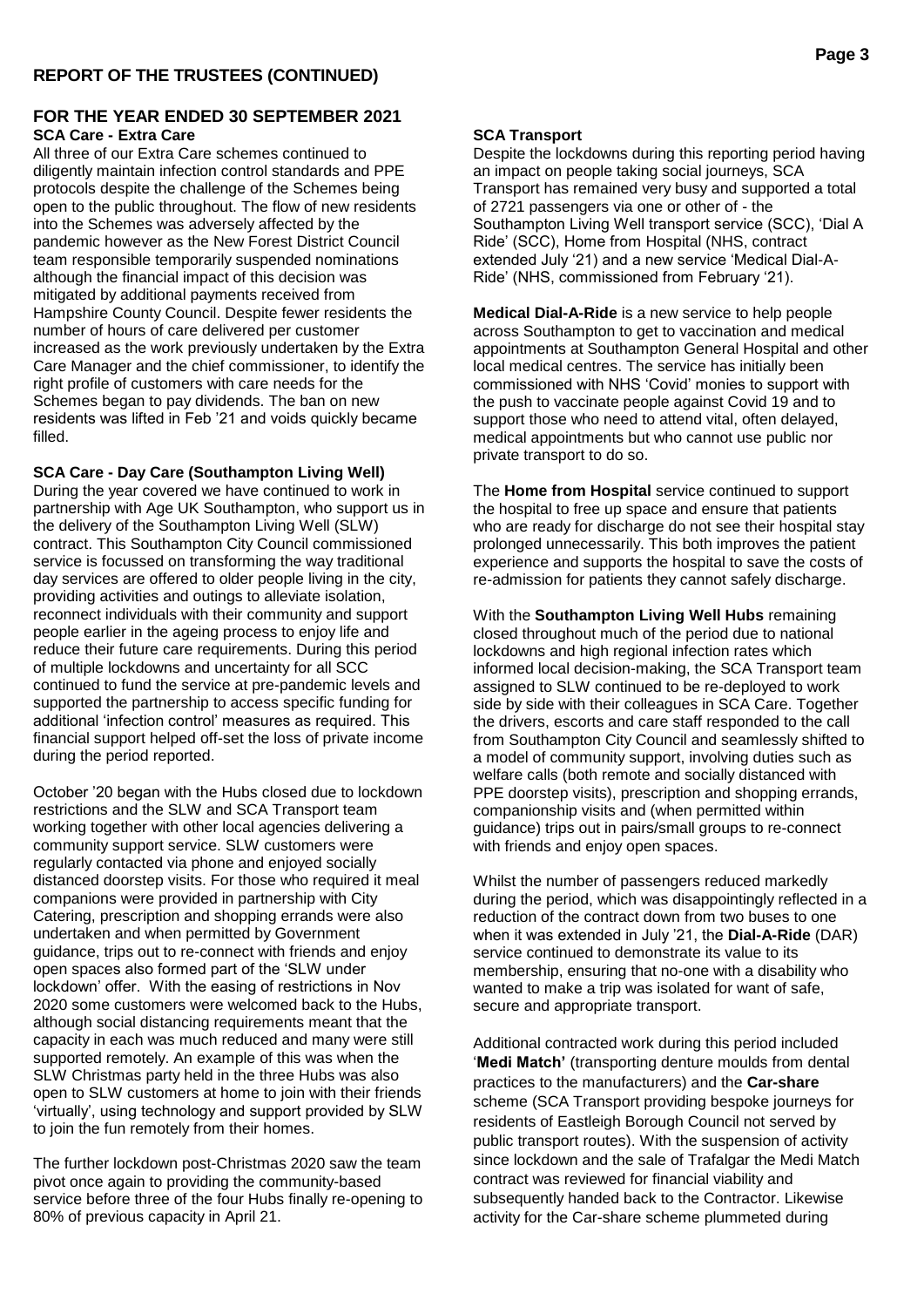# **REPORT OF THE TRUSTEES (CONTINUED)**

#### **FOR THE YEAR ENDED 30 SEPTEMBER 2021**

lockdowns and with no financial support to make up the shortfall for this work, the contract was also rescinded in favour of focussing on the delivery of core services. Once again the value of our community transport service was demonstrated to all during this period as the team responded magnificently to the challenges of the pandemic and the need to flex to meet the needs of our community.

#### **SCA Trafalgar**

The reporting period began with the successful completion of the sale of SCA Trafalgar Ltd to the Smile Dental Group. The Board of Trustees of SCA Trafalgar Dental Services and the former Directors of SCA Trafalgar Ltd are grateful to both the team of Trafalgar Practice Managers and to the Executive Management Team of SCiA who contributed to the extensive preparations for completion of the sale under the most difficult of circumstances, as dentistry continued to operate under strict Covid protocols. With the future employment of Trafalgar colleagues a key consideration we were pleased to TUPE the team of 59 salaried staff to Smile, who also inherited the relationships with the 35 Associate dental professionals. The period concluded with the dissolution of SCA Trafalgar Dental Services as a registered society.

#### **Options Wellbeing Trust / Steven James Practice (SJP)**

With the Options and SJP counselling centres in Southampton, Basingstoke and Bournemouth (SJP) closed due to Covid restrictions, serving GamCare customers remotely via video and telephone remained the principal activity for the first half of the year, up until the beginning of April 21. During this period preparations were made for the eventual close-down of SJP which saw the staff move via TUPE to Options contracts and for the operational structure of both organisations to be revised with a view to operating as a single entity.

It was at this juncture that our former funder GamCare presented us with a grant offer for the year ahead which fell £100k short of the costs of delivery. This was despite continual engagement between Options and SJP on the impact of COVID on performance and funding, during which we were told that 2021/22 funding would take account of the effects of COVID. After 20 years of Options working productively and diligently for the benefit of problem gamblers as a member of the GamCare supply chain the trustees of Options Well-Being Trust therefore had no choice other than to leave the GamCare partnership. A total of 14 staff were then TUPEd to GamCare between April and September.

A modest number of fee paying clients with a range of issues continued to be supported throughout the period by both Options and SJP, utilising video chat and telephone to deliver services. Despite the major strain that the lockdowns have put upon the mental health of the public during this period, the challenge many people have had finding the physical space and time for the confidential conversations, coupled with the unwelcome

distraction of GamCare, has meant that the numbers of private clients supported during the period remained relatively low.

From March 2021 onwards however Options was pleased to be able to offer free counselling to anyone working within the social care sector in Southampton. This was thanks to a grant won from Southampton City Council as a part of government measures to support staff in the hard pressed social care sector to cope with the pressures of delivering vital services during the pandemic and to stay in the field. This support was offered to all social care agencies in the city and was welcomed by all who accessed it.

In June plans were also drawn up for the major refurbishment of 147 Shirley Road to prepare to both continue to operate as Options HQ and to act as our flagship 'Therapy Centre'. This is in anticipation of customers wanting to return to face to face counselling in addition to on-line.

#### **SCA Fenwick2**

Since the onset of the pandemic the premises were closed to the public and the staff team furloughed either full or part-time, with the remainder of their salaries being paid to maintain full incomes. Tenants used their offices sporadically during this period and activity on-site was reduced to the minimum required to keep the building operating safely and securely.

#### **Staff and Trustees**

Throughout this period **all staff** working in the Group have performed their duties admirably, balancing the pressures of unplanned self-isolation and a focus on infection control with the need to retain the personcentred approach to the delivery of services with compassion that is the hall-mark of Social Care in Action, and means so much to our often socially isolated customers.

The Trustees and leadership team have supported colleagues in various ways during this period from the essential provision of a timely supply of PPE, (Masks, aprons, gloves, sanitizer, lateral flow tests), to offering free professional counselling for those who need it. By way of remuneration we maintained the full wages of furloughed staff, awarded pay increases in excess of inflation and have given shopping vouchers and free access to the "*Blue Light Card"* scheme (which offers high-street discounts) as 'thankyous' for going above and beyond during this most trying of periods, for which the Trustees are truly thankful.

In early '21 we also undertook a recruitment drive for **new trustees** to come and join the SCiA Group Board and those of the other Group entities. After a concerted advertising campaign and interview process we were delighted to welcome 6 new trustees to the Board in March '21.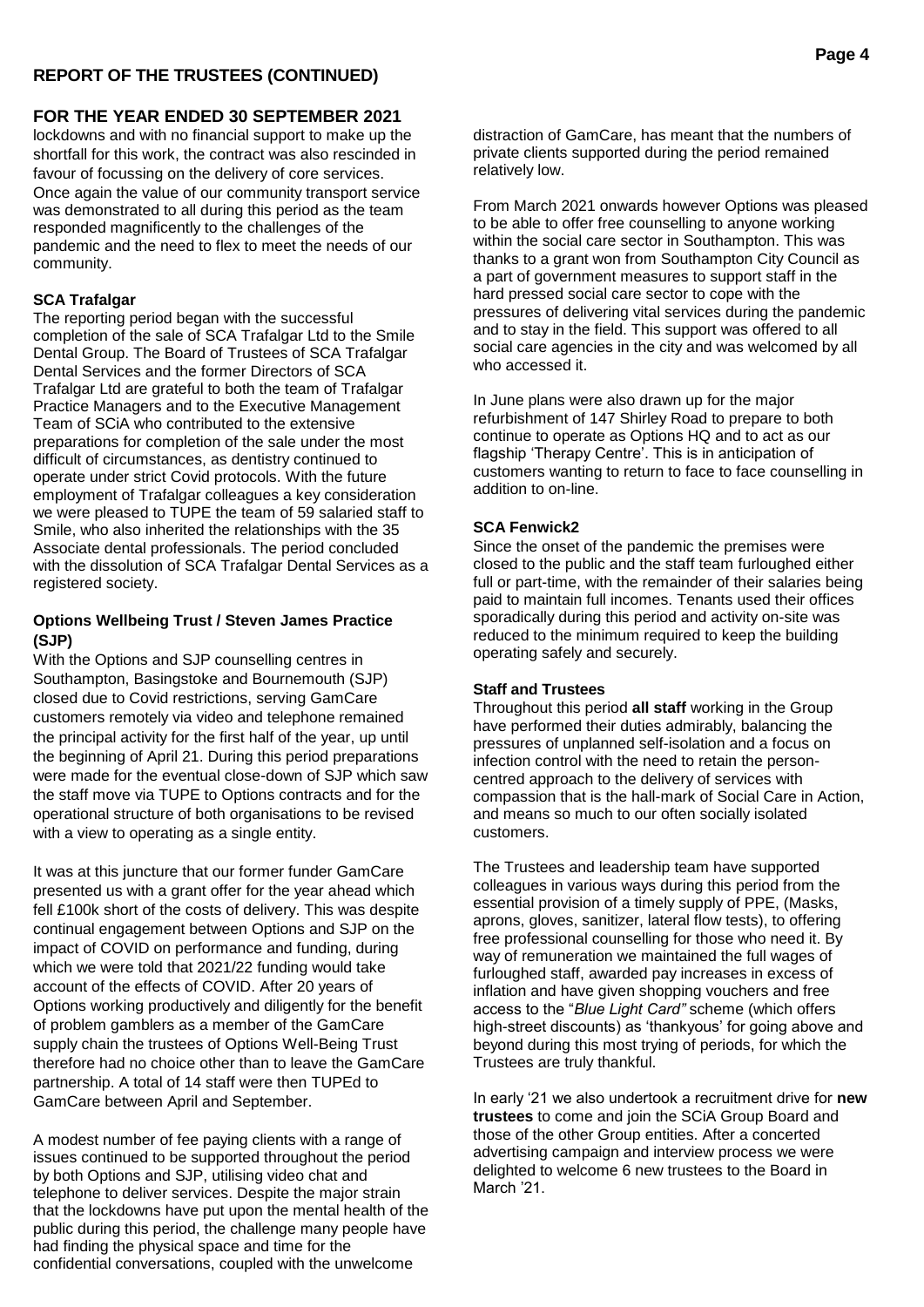#### **FOR THE YEAR ENDED 30 SEPTEMBER 2021 FINANCIAL REVIEW**

These Financial Statements reflect the financial activity of Social Care in Action as a group of social enterprises and individually, whose activities are primarily training, employment enabling and consultancy work. These consolidated Financial Statements for the SCiA group of social enterprises reflect the combined income and expenditure of the businesses, its activities and impacts. The SCiA group of social enterprises recorded a surplus it of £3,534,953 in the year to 30 September 2021 (18 months to 30 September 2020 - deficit of £162,299). The group income in the year ended 30 September 2021 was £8,233,398 compared to £11,801,911 in the previous 18 months. Expenditure for the year was £4,763,445 compared to £12,340,743 in the previous 18 months. The group now has a total reserve of £4,499,300 at 30 September 2021 compared to £963,578 at 30 September 2020.

The trustees are satisfied with the financial stability of the group.

#### **Principal Funding Sources**

The principal funding sources for the individual charitable company are currently by way of training sales to SCA Care and SCA Trafalgar Dental Services.

#### **Investment Powers and Policy**

The trustees do not consider it prudent, at this stage, to invest income in stocks, shares or bonds for the longer term. The policy for investment is, therefore, to retain funds as cash and place them on bank deposit at the best rate obtainable.

#### **Reserves Policy and Going Concern**

It is the policy of the charitable company to aim towards maintaining unrestricted funds, which are the free reserves of the charitable company, at a level where unrestricted funds will be sufficient to meet its outgoing expenses.

The level of reserves is part of the charitable company's business planning, budgeting and forecasting process. It takes into account:

- risks associated with each stream of income and expenditure being different from that budgeted;
- planned activity levels; and
- organisational commitments.

It is the trustees policy to hold approximately three months running costs as free reserves. As at 30 September 2021 that would equate to a maximum of £1,123,000. The actual free reserves held at that date was £3,501,667. The trustees are of the view that the charitable company and group are a going concern.

# **PLANS FOR FUTURE YEARS**

# **Strategic Planning**

Following expiration of the previous three year strategic plan, in Dec '20 the Board and Executive Management Team undertook a thorough review of all the Group's activities and reflected on what the priorities and structure of the Group should be for the next three years. Facilitated by an external consultant the initial process involved all trustees and EMT members being interviewed independently followed by group discussion and debate.

The process concluded with consensus around the key priorities for the Group which can be briefly summarised as follows –

Home Care – retain and plan to grow modestly, mindful of the major challenge presented by recruitment and retention in the social care sector.

Extra Care – defend current contracts when they come for renewal, consider other local contract opportunities. Staff-wise there is a plan to grow modestly, mindful of the major challenge presented by recruitment and retention in the social care sector.

Complex Care – pro-actively grow this service, investigating the best routes to do so, e.g - a) by tender b) by 'organic' growth, working directly with commissioners who need urgent help to replace a failing provider c) by working in partnership with a housing provider d) by being both housing provider and care provider.

Day Care – we plan to deliver the remainder of the transformative Southampton Living Well contract, and hope to be offered the two years of extension (final possible end date March 25)

Options – develop additional funding streams to reduce reliance on a single funder. Comprehensive business plan required.

SCA Transport – to continue to do whatever is required by the local Integrated Care System for the duration of the pandemic and to simultaneously lobby for a more substantial, long-term contract opportunity that will compel us to make a decision about major investment in a new fleet.

Fenwick2 - the decision was taken that due to the scale of maintenance required on site, the 100% charge retained over the property by the NHS (and the effect this has on the capacity to win grants or raise monies to improve the building) that the Group would work with our partners the League of Hospital and Community Friends (Fenwick Hospital Lyndhurst) to find a new path for the Fenwick, to include handing back to the NHS.

#### New initiatives

Accessible Holiday Lets – we will explore the market for Accessible Holiday Lets with the intention of establishing a self-sustaining business aimed at increasing the scant amount of truly accessible holiday homes for people with disabilities and their carers to enjoy.

Action Fund – we will also take a proportion of the profits from the sale of Trafalgar and create a fund to help partner agencies in Southampton to realise their socially impactful ambitions for disadvantaged people in our city and as a source of small grants for individuals in need to also be supported as they overcome the impact of the pandemic and other challenges.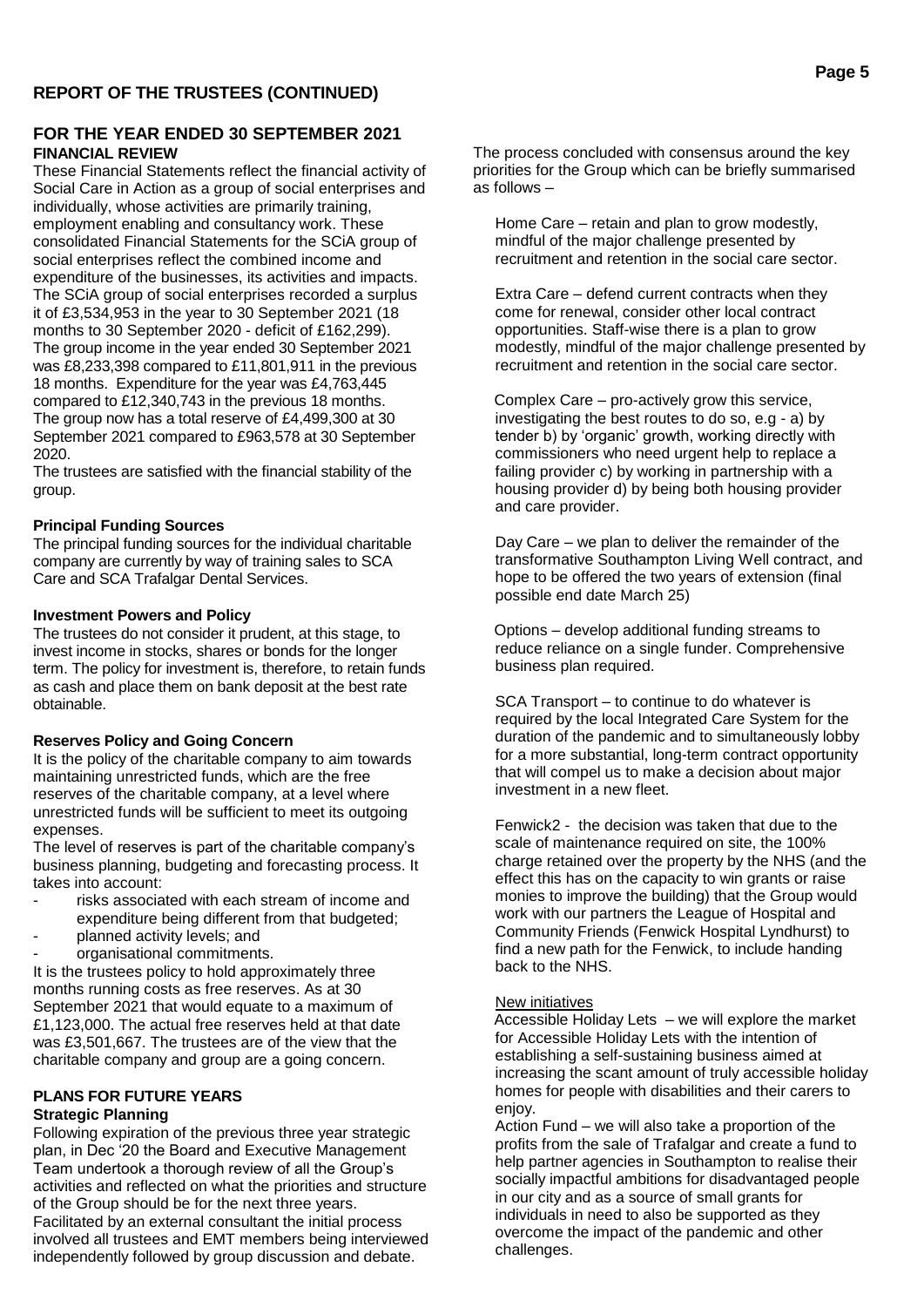#### **FOR THE YEAR ENDED 30 SEPTEMBER 2021 SCA Care - Home Care/Complex Care**

During the period ahead we plan to both grow the **Complex Care** team/hours of delivery and to register the service independently with the CQ. Mindful of the major challenge presented by recruitment and retention in the social care sector we also plan to modestly grow our home care activity in the period ahead.

To support with the retention of valued staff the **HR team** will also be restructured to afford more time being spent on employee welfare and well-being. The HR Well-being officer will work closely with the Registered Managers of all three services to help them, whilst also aiming to be a trusted source of advice and support for any of our workforce who is experiencing life challenges.

Other HR roles have also been re-fashioned to focus on the different recruitment needs of the different parts of SCA Care, e.g as and when we begin to support new Complex Care clients this can often mean recruiting a team of 12 to 14 new carers at short notice.

#### **SCA Care - Day Care – Southampton Living Well**

The medium and long term future for SLW will be dictated by the speed at which pandemic restrictions can be lifted and the enduring impact of the virus mitigated. This will impact on the confidence that customers and their carers have to attend the Hubs, and the numbers of people who can attend safely.

SLW's purpose remains to transform the previous day care service into a rich Day Opportunities Offer with provision in strategically located Hubs coupled with activities out in the community, designed to help people to stay physically and mentally active for longer. During the period ahead we also hope to be able to launch the SLW 'Community Offer' which will be targeted at more physically able older people, encouraging and supporting them to engage in a range of community-based activities aimed at addressing isolation and maintaining their physical and mental health for longer.

#### **SCA Care - Extra Care**

As for Home Care the focus on maintaining our clients' and colleagues' safety remains the top priority for our Extra Care team. We also plan to grow the team modestly over the coming years with the intent of reducing the use of agency staff.

#### **SCA Transport**

Whilst Covid has brought the importance of Community Transport to the fore as never before it has also seen our funding for SCA Transport become short-term and disparate, with different parts of the 'Integrated Care System' commissioning independently and often via short-term 'emergency' funding streams.

As we are entering the final years of operation for a percentage of our current fleet however and new investment (potentially in electric vehicles) will be needed to maintain the fleet for the future, the need for a sustainable community transport contract(s) being available to win grows.

To that end we will continue to lobby the council to re-visit their planned procurement of an 'Integrated Community Transport' contract which would see our current Dial-A-Ride and other work being 'bundled' along with other transport spend the council makes when paying for journeys for social care customers. The scale and terms of this opportunity will be important for us as we decide upon SCA Transport's long term future.

#### **Options Well-being Trust (SJP)**

Three key aims for the period ahead are to finalise the merger with SJP, which will see the Options brand regain it's status as the Group's sole provider of counselling and well-being services. The refurbishment of the main Options building in Shirley Southampton in order to provide a modern and welcoming environment for clients which is also a comfortable workplace for our colleagues started in October 21 and plans to be completed by April 22. To ensure we then get maximum benefit from this investment we will deliver to our comprehensive 'Options 22-25 Business Plan'. This plan has a focus on delivering services to individual and group fee-payers both in person and on-line, professional services and room hire to other practitioners/agencies and seeking grant and contract work (when financially viable) to support those who cannot afford to pay independently.

#### **Accessible Holiday Lets**

Whilst researching the market for truly accessible holiday lets for people with physical disabilities we have identified a small charity engaged in letting a purpose-built accessible holiday home in Hampshire. This charity has already succeeded in bringing an exemplar holiday let for people with disabilities to market, and the Trustees of both organisations have begun discussions on the prospect of that charity joining the SCiA Group in the second half of the upcoming year. If accomplished, this addition to the Group would bring a huge amount of experience and expertise in this niche sector, helping to springboard our strategic plan to increase the supply of similar buildings, utilising a proven model enhanced by a recognised

#### **Governing Document**

The company is a charitable company limited by guarantee, incorporated on 5 September 2002 and registered as a charity on 8 April 2003. The charitable company was established under a Memorandum of Association which established the objectives and powers of the charitable company and is governed under its Articles of Association.In the event of the charitable company being wound up, members are required to contribute an amount not exceeding £10.

**Recruitment and Appointment of Trustees**

The directors of the company are also charity trustees for the purposes of charity law and, under the charitable company's Articles, are known as members of the Board. The directors are reappointed in accordance with the Memorandum and Articles of Association.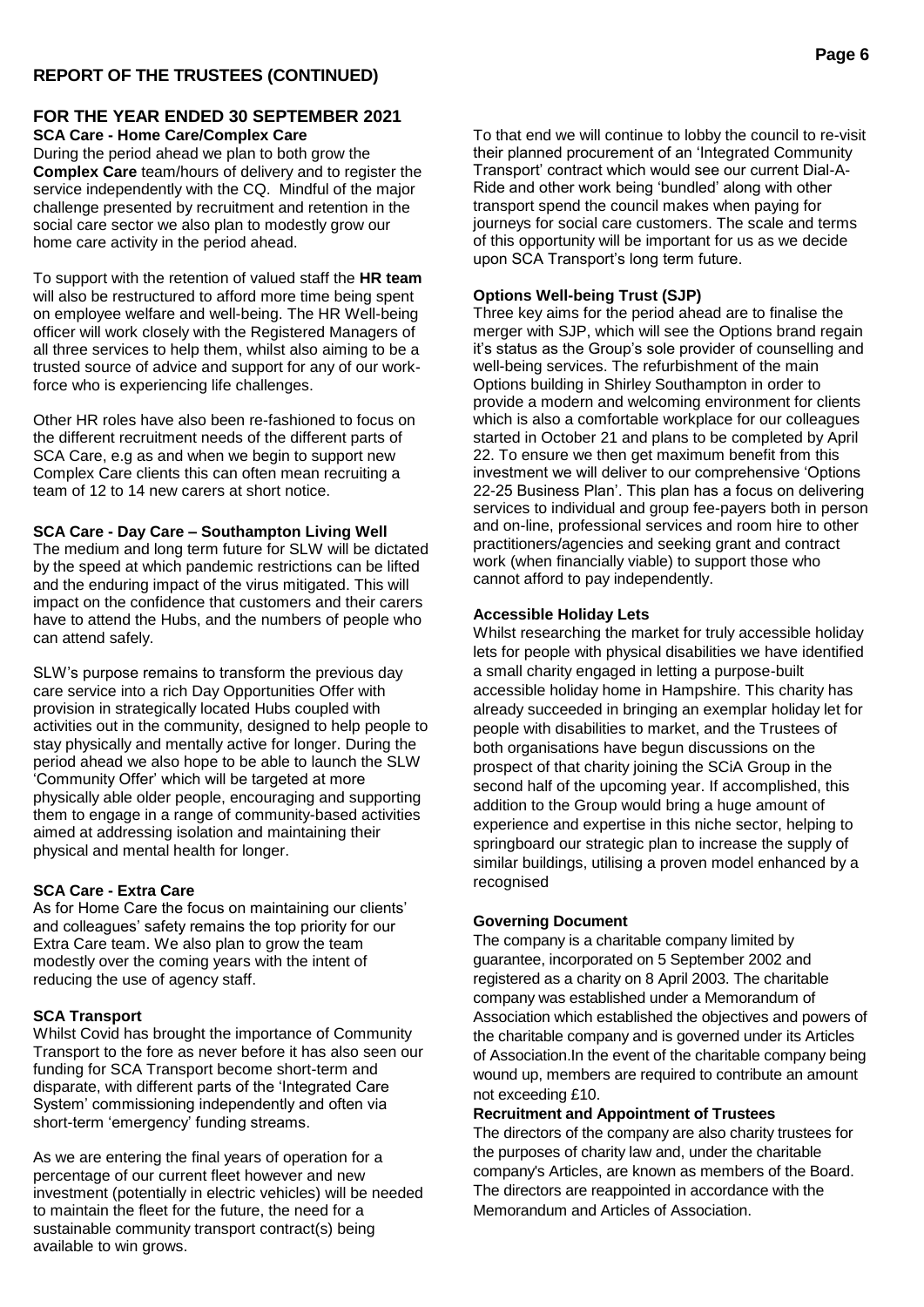# **FOR THE YEAR ENDED 30 SEPTEMBER 2021 PLANS FOR FUTURE PERIODS (Continued)**

# **Trustee Induction and Training**

A programme is employed for the induction of new trustees. This includes visiting the offices, meeting staff and observing how the charitable company operates. It also encompasses a full induction in the charitable company's policies and procedures and involves examining the business plan.

#### **Organisational Structure**

Day to day operations and responsibilities are delegated to the Senior Management Team, who are responsible for ensuring the charitable company delivers the services specified, meets key performance targets and stays within the agreed budgets.

#### **Risk Management**

The trustees have conducted a review of the major risks to which the charitable company is exposed. Where appropriate, systems or procedures have been established to mitigate the risks the charitable company faces. Significant external risks have led to the development of a strategic plan. Internal control risks are minimised by the implementation of procedures for authorisation of all transactions and projects. The trustees have identified reputational risk, financial risk, IT risk and health and safety risk as being the major risks they are exposed to. To mitigate these the charitable company have controls which include partnership working, upgrading electronic networks and introducing technology to record events as and when they occur. In addition, all staff are provided with handbooks detailing the organisations expectations when they join. **Related Parties**

Social Care in Action is a member of the SCiA group of social enterprises. The other members of the group, who are all Registered Societies under the Co-operative and Community Benefit Societies Act 2014, are SCA Care, SCA Transport Services, SCA Trafalgar Dental Services and SCA Fenwick 2 Limited, along with Options Wellbeing Trust and The Steven James Practice companies limited by guarantee and Registered Charities and Southampton Healthy Living a company limited by guarantee. SCA Trafalgar ltd is a company limited by shares and was sold in October 2020.

SCA Trafalgar Dental Services was dissolved as a society in September 2021.

The charitable companies and registered societies are all operated and managed on a unified basis with Social Care in Action acting as the parent body.

**Key Management and Personnel Remuneration** The directors consider the board of directors, who are the charitable company's trustees and the senior management team, comprise the key management personnel of the charitable company in charge of directing and controlling, running and operating the charitable company on a day to day basis. All directors give their time freely as trustees in the year.

#### **Pay Policy for Senior Staff**

The trustees review the remuneration of senior staff periodically on the basis of the performance of the individual concerned and the charitable company and group as a whole.

#### **RESPONSIBILITIES OF TRUSTEES**

The trustees (who are also directors of Social Care in Action for the purposes of company law) are responsible for preparing the Annual Report of the Trustees and the Financial Statements in accordance with applicable law and United Kingdom Accounting Standards (United Kingdom Generally Accepted Accounting Practice). Company law requires the trustees to prepare Financial Statements for each financial year. Under company law the trustees must not approve the Financial Statements unless they are satisfied that they give a true and fair view of the state of affairs of the charitable company and of the incoming resources and application of resources, including the income and expenditure, of the charitable company for that period. In preparing these Financial Statements the trustees are required to:

- select suitable accounting policies and then apply them consistently;

- observe the methods and principles in the Charities SORP (FRS 102);

- make judgements and estimates that are reasonable and prudent;

- state whether applicable UK accounting standards have been followed, subject to any material departures disclosed and explained in the Financial Statements;

-and prepare the Financial Statements on the going concern basis, unless it is inappropriate to presume that the charitable company will continue in business.

The trustees are responsible for maintaining proper accounting records which disclose with reasonable accuracy, at any time, the financial position of the charitable company and to enable them to ensure that the Financial Statements comply with the Companies Act 2006.

They are also responsible for safeguarding the assets of the charitable company and hence taking reasonable steps for the prevention and detection of fraud and other irregularities. The trustees are responsible for the maintenance and integrity of the corporate and financial information included on the charitable company's website. Legislation in the United Kingdom governing the preparation and dissemination of the Financial Statements may differ from legislation in other jurisdictions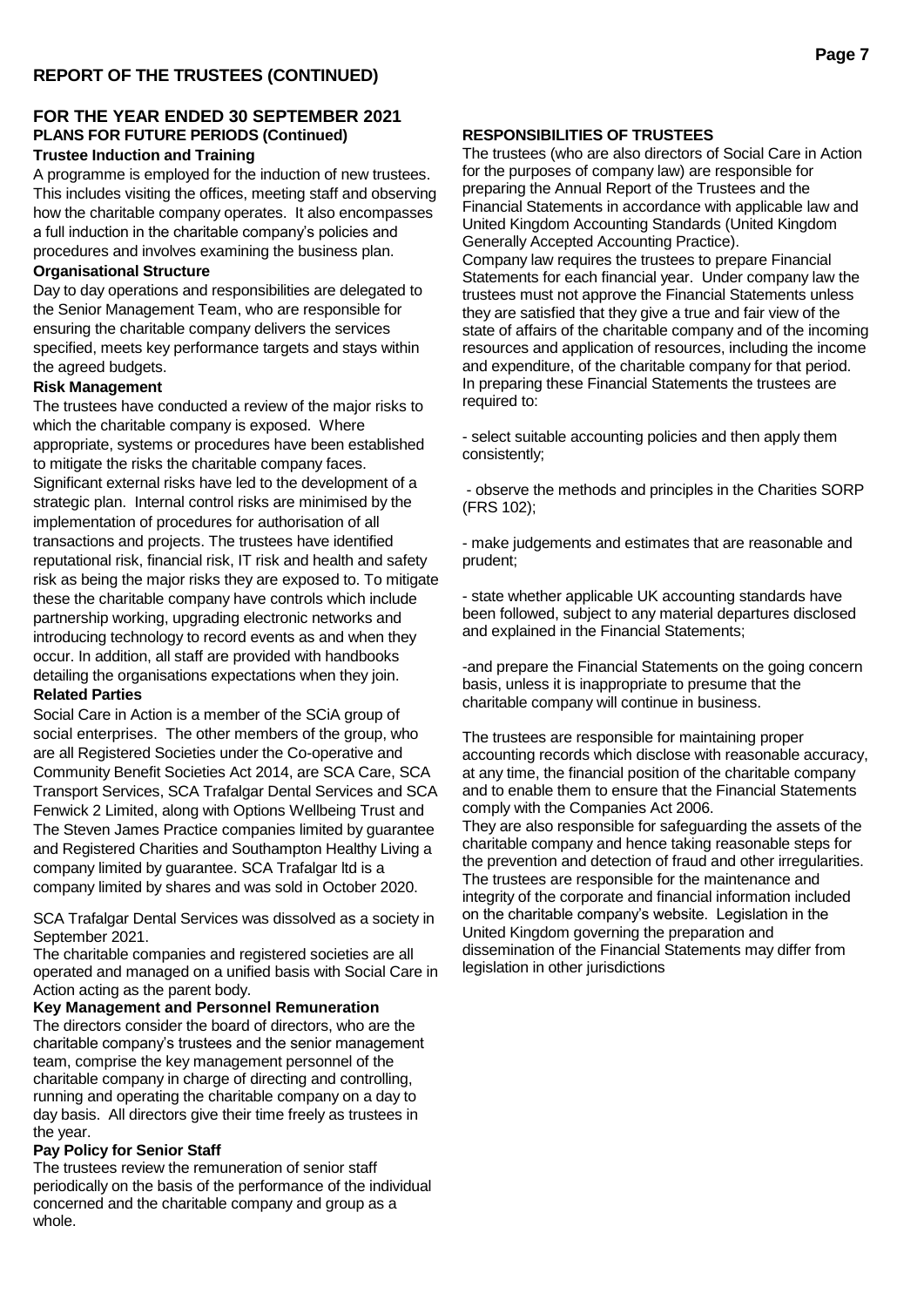# **REPORT OF THE TRUSTEES (CONTINUED)**

#### **FOR THE YEAR ENDED 30 SEPTEMBER 2021**

#### **Statement as to Disclosure to our Auditors**

In so far as the trustees are aware, at the time of approving our Report of the Trustees:

- there is no relevant information, being information needed by the auditor in connection with preparing their report, of which the charitable company's and group's auditor is unaware; and
- the trustees, having made enquiries of fellow directors and the group's auditor that they ought to have individually taken, have each taken all steps that he/she is obliged to take as a director in order to make themselves aware of any relevant audit information and to establish that the charitable company's and group's auditor is aware of that information.

#### **AUDITOR**

A resolution to re-appoint Saffery Champness LLP will be submitted to the annual general meeting.

**Approved by the trustees on 6 April 2022 and signed on their behalf by:**

**............................................... L JUDD CHAIR**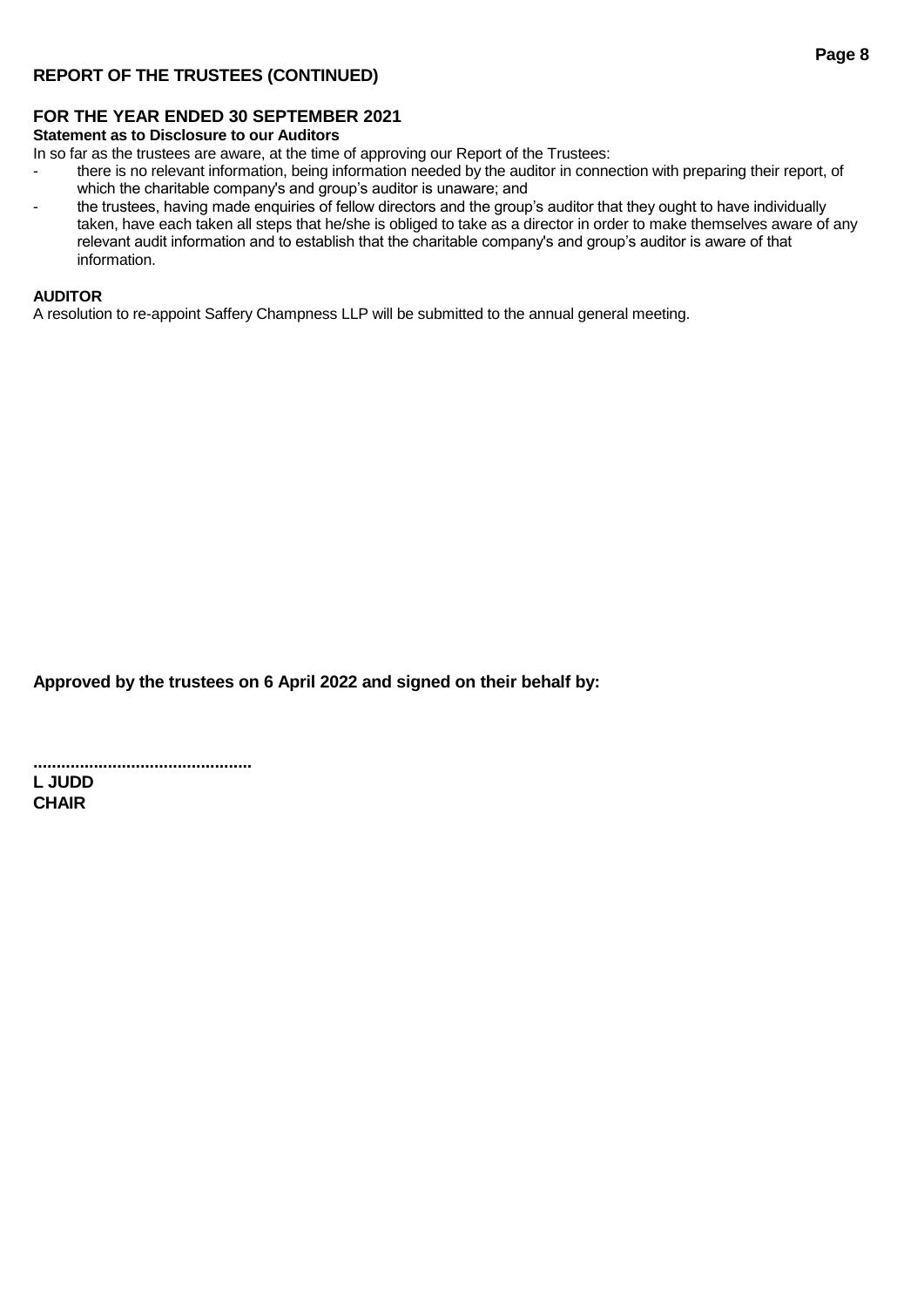## **TO THE MEMBERS OF SOCIAL CARE IN ACTION**

## **FOR THE YEAR ENDED 30 SEPTEMBER 2021**

#### **Opinion**

We have audited the financial statements of Social Care in Action (the 'parent charitable company') and its subsidiaries (the 'group') for the year ended 30 September 2021 which comprise the Consolidated Statement of Financial Activities, the Consolidated and Parent Balance Sheet, the Consolidated Statement of Cash Flows and notes to the financial statements, including significant accounting policies. The financial reporting framework that has been applied in their preparation is applicable law and United Kingdom Accounting Standards, including Financial Reporting Standard 102, the Financial Reporting Standard applicable in the UK and Republic of Ireland (United Kingdom Generally Accepted Accounting Practice). In our opinion the financial statements:

give a true and fair view of the state of the affairs of the group and the parent charitable company as at 30 September 2021 and of the group's incoming resources and application of resources, including its income and expenditure, for the year then ended; have been properly prepared in accordance with United

Kingdom Generally Accepted Accounting Practice; and have been prepared in accordance with the

requirements of the Companies Act 2006.

#### **Basis for opinion**

We conducted our audit in accordance with International Standards on Auditing (UK) (ISAs (UK)) and applicable law. Our responsibilities under those standards are further described in the Auditor's responsibilities for the audit of the financial statements section of our report. We are independent of the group and parent charitable company in accordance with the ethical requirements that are relevant to our audit of the financial statements in the UK, including the FRC's Ethical Standard, and we have fulfilled our other ethical responsibilities in accordance with these requirements. We believe that the audit evidence we have obtained is sufficient and appropriate to provide a basis for our opinion.

#### **Conclusions relating to going concern**

In auditing the financial statements, we have concluded that the trustees' use of the going concern basis of accounting in the preparation of the financial statements is appropriate.

Based on the work we have performed, we have not identified any material uncertainties relating to events or conditions that, individually or collectively, may cast significant doubt on the group or the parent charitable company's ability to continue as a going concern for a period of at least twelve months from when the financial statements are authorised for issue.

Our responsibilities and the responsibilities of the trustees with respect to going concern are described in the relevant sections of this report.

#### **Other information**

The trustees are responsible for the other information. The other information comprises the information included in the annual report, other than the financial statements and our auditor's report thereon. Our opinion on the financial statements does not cover the other information and, except to the extent otherwise explicitly stated in our report, we do not express any form of assurance conclusion thereon.

Our responsibility is to read the other information and, in doing so, consider whether the other information is materially inconsistent with the financial statements or our knowledge obtained in the course of the audit or otherwise appears to be materially misstated. If we identify such material inconsistencies or apparent material misstatements, we are required to determine whether this gives rise to a material misstatement in the financial statements themselves. If, based on the work we have performed, we conclude that there is a material misstatement of this other information; we are required to report that fact.

We have nothing to report in this regard.

# **Other matters prescribed by the Companies Act 2006**

In our opinion, based on the work undertaken in the course of the audit:

the information given in the Trustees' Annual Report which includes the Directors' Report and the Strategic Report for the financial year for which the financial statements are prepared is consistent with the financial statements; and

the Trustees' Annual Report which includes the Directors' Report and the Strategic Report has been prepared in accordance with applicable legal requirements.

#### **Matters on which we are required to report by exception**

In the light of the knowledge and understanding of the group and the parent charitable company and their environment obtained in the course of the audit, we have not identified material misstatements in the Trustees' Annual Report and Strategic Report.

We have nothing to report in respect of the following matters where the Companies Act 2006 require us to report to you if, in our opinion:

adequate accounting records have not been kept by the parent charitable company, or returns adequate for our audit have not been received from branches not visited by us; or

the parent charitable company financial statements are not in agreement with the accounting records and returns; or

certain disclosures of trustees' remuneration specified by law are not made; or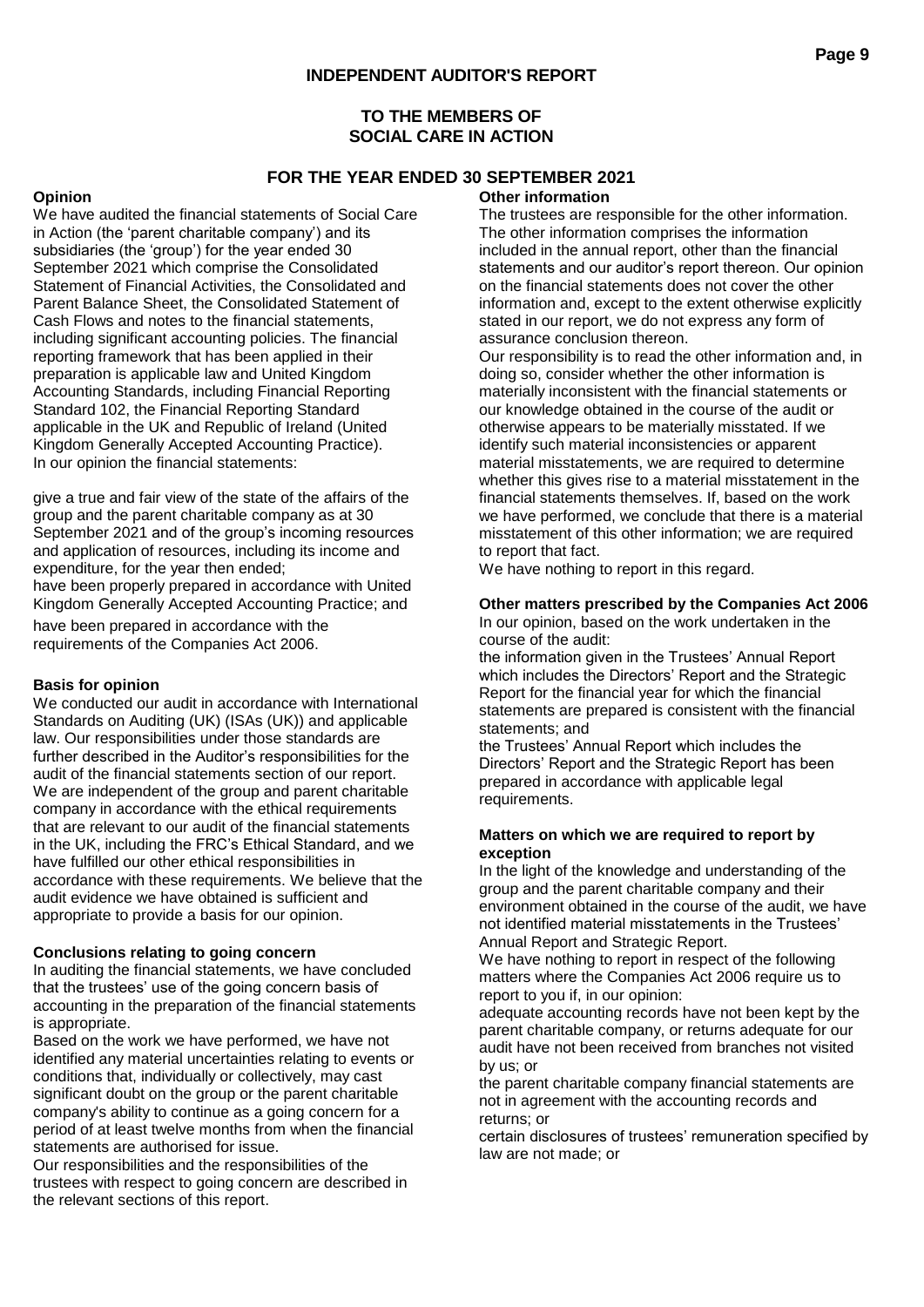we have not received all the information and explanations we require for our audit; or

the trustees were not entitled to prepare the financial statements in accordance with the small companies regime and to take advantage of the small companies exemption in preparing the Trustees' Annual Report and the Strategic Report.

#### **Responsibilities of trustees**

As explained more fully in the Statement of Trustees' Responsibilities set out on pages 7 and 8, the trustees (who are also the directors of the parent charitable company for the purposes of company law) are responsible for the preparation of the financial statements and for being satisfied that they give a true and fair view, and for such internal control as the trustees determine is necessary to enable the preparation of the financial statements that are free from material misstatement, whether due to fraud or error. In preparing the financial statements, the trustees are responsible for assessing the group and the parent charitable company's ability to continue as a going concern, disclosing, as applicable, matters related to going concern and using the going concern basis of accounting unless the trustees either intend to liquidate the group or the parent charitable company or to cease operations, or have no realistic alternative but to do so.

#### **Auditor's responsibilities for the audit of the financial statements**

We have been appointed as auditors under the Companies Act 2006 and report in accordance with regulations made under that Act.

Our objectives are to obtain reasonable assurance about whether the group and parent financial statements as a whole are free from material misstatement, whether due to fraud or error, and to issue an auditor's report that includes our opinion. Reasonable assurance is a high level of assurance, but is not a guarantee that an audit conducted in accordance with ISAs (UK) will always detect a material misstatement when it exists. Misstatements can arise from fraud or error and are considered material if, individually or in the aggregate, they could reasonably be expected to influence the economic decisions of users taken on the basis of these financial statements.

Irregularities, including fraud, are instances of noncompliance with laws and regulations. We design procedures in line with our responsibilities, outlined above, to detect material misstatements in respect of irregularities, including fraud. The specific procedures for this engagement and the extent to which these are capable of detecting irregularities, including fraud are detailed below.

Identifying and assessing risks related to irregularities: We assessed the susceptibility of the group and parent charitable company's financial statements to material misstatement and how fraud might occur, including through discussions with the trustees, discussions within our audit team planning meeting, updating our record of internal controls and ensuring these controls operated as intended. We evaluated possible incentives and opportunities for fraudulent manipulation of the financial statements. We identified laws and regulations that are

of significance in the context of the group and parent charitable company by discussions with trustees and updating our understanding of the sectors in which the group and parent charitable company operate. Laws and regulations of direct significance in the context of the group and parent charitable company include The Companies Act 2006 and guidance issued by the Charity Commission for England and Wales. Audit response to risks identified:

We considered the extent of compliance with these laws and regulations as part of our audit procedures on the related financial statement items including a review of financial statement disclosures. We reviewed the parent charitable company's records of breaches of laws and regulations, minutes of meetings and correspondence with relevant authorities to identify potential material misstatements arising. We discussed the parent charitable company's policies and procedures for compliance with laws and regulations with members of management responsible for compliance. During the planning meeting with the audit team, the engagement partner drew attention to the key areas which might involve non-compliance with laws and regulations or fraud. We enquired of management whether they were aware of any instances of noncompliance with laws and regulations or knowledge of any actual, suspected or alleged fraud. We addressed the risk of fraud through management override of controls by testing the appropriateness of journal entries and identifying any significant transactions that were unusual or outside the normal course of business. We assessed whether judgements made in making accounting estimates gave rise to a possible indication of management bias. At the completion stage of the audit, the engagement partner's review included ensuring that the team had approached their work with appropriate professional scepticism and thus the capacity to identify non-compliance with laws and regulations and fraud. There are inherent limitations in the audit procedures described above and the further removed noncompliance with laws and regulations is from the events and transactions reflected in the financial statements, the less likely we would become aware of it. Also, the risk of not detecting a material misstatement due to fraud is higher than the risk of not detecting one resulting from error, as fraud may involve deliberate concealment by, for example, forgery or intentional misrepresentations, or through collusion.

A further description of our responsibilities is available on the Financial Reporting Council's website at: [www.frc.org.uk/auditorsresponsibilities.](http://www.frc.org.uk/auditorsresponsibilities) This description forms part of our auditor's report.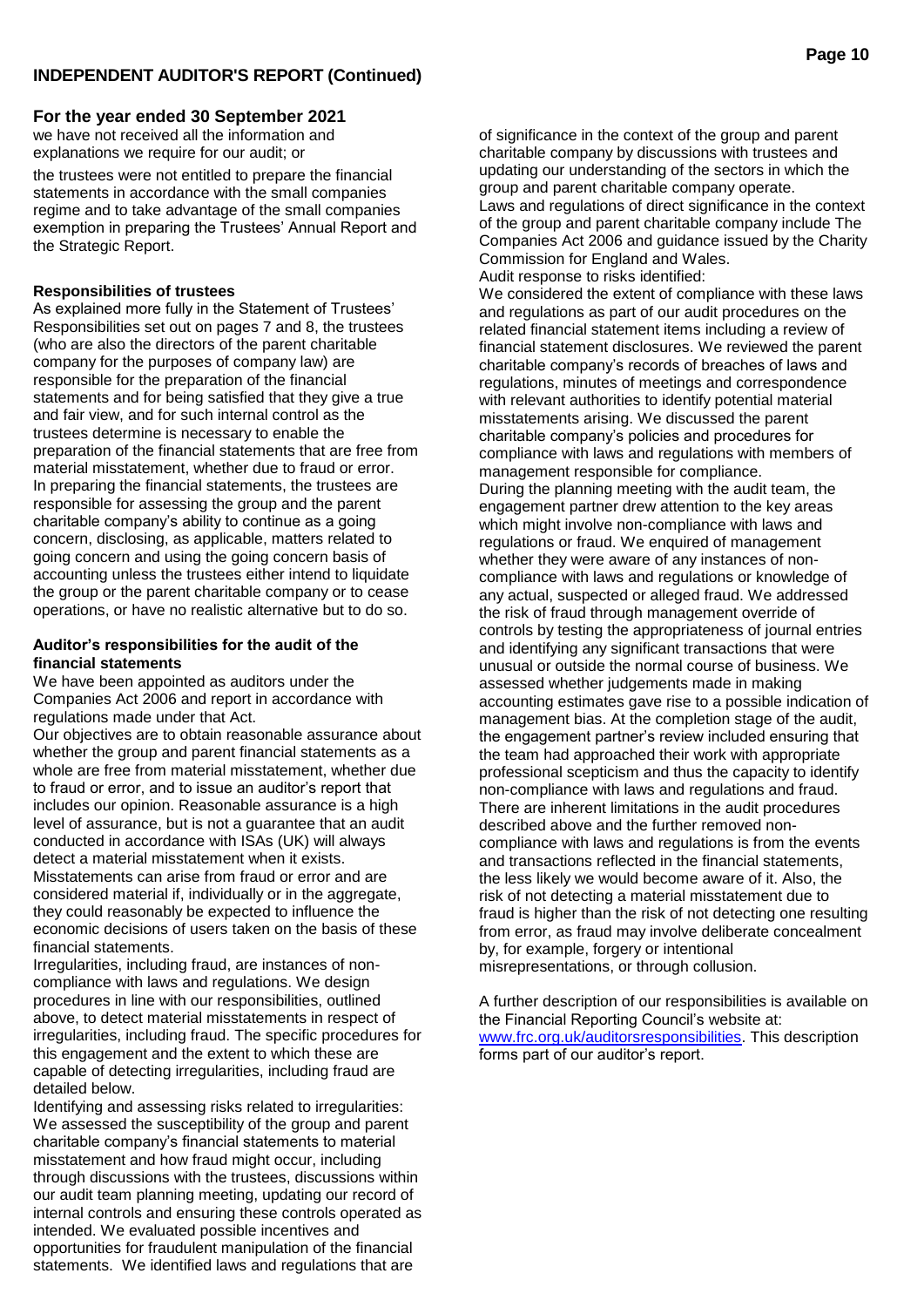# **INDEPENDENT AUDITOR'S REPORT (Continued)**

#### **For the year ended 30 September 2021 Use of our report**

This report is made solely to the parent charitable company's members, as a body, in accordance with Chapter 3 of Part 16 of the Companies Act 2006. Our audit work has been undertaken so that we might state to the parent charitable company's members those matters we are required to state to them in an auditor's report and for no other purpose. To the fullest extent permitted by law, we do not accept or assume responsibility to anyone other than the parent charitable company and the parent charitable company's members as a body, for our audit work, for this report, or for the opinions we have formed.

# **Nicholas Fernyhough (Senior Statutory Auditor) for and on behalf of Saffery Champness LLP**

**Chartered Accountants Midland House**

#### **Statutory Auditors 2022**

Saffery Champness LLP is eligible to act as an auditor in terms of section 1212 of the Companies Act 2006

The Section 408 exemption has been taken and the parent company's own profit and loss account has been omitted from the financial statements

**2 Poole Road Bournemouth BH2 5QY**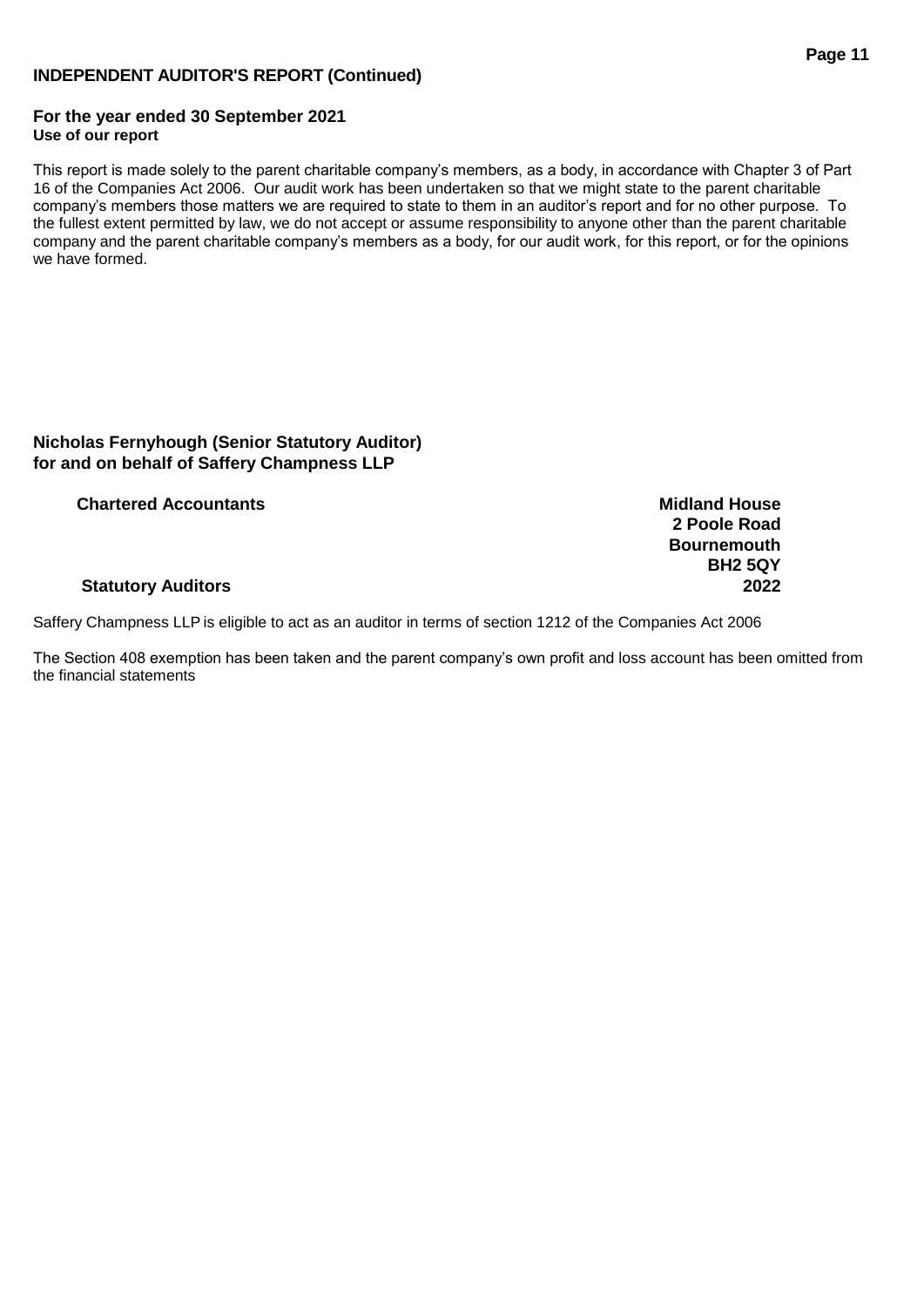# **CONSOLIDATED STATEMENT OF FINANCIAL ACTIVITIES (INCORPORATING INCOME AND EXPENDITURE ACCOUNTS)**

#### **FOR THE YEAR ENDED 30 SEPTEMBER 2021**

|                                                                  |                | <b>Discontinued Unrestricted Restricted</b> |              |              | <b>Total</b> | <b>Total</b> |
|------------------------------------------------------------------|----------------|---------------------------------------------|--------------|--------------|--------------|--------------|
|                                                                  |                | <b>Activities</b>                           | <b>Funds</b> | <b>Funds</b> | <b>Funds</b> | <b>Funds</b> |
|                                                                  |                | 12 mths                                     | 12 mths      | 12 mths      | 12 mths      | 18 mths      |
| <b>Note</b>                                                      |                | 2021                                        | 2021         | 2021         | 2021         | 2020         |
|                                                                  |                | £                                           | £            | £            | £            | £            |
| <b>INCOME</b>                                                    |                |                                             |              |              |              |              |
| Donations and legacies                                           | $\overline{c}$ |                                             | 1,200        |              | 1,200        | 186,302      |
| Charitable activities                                            | 3              |                                             | 3,703,519    | 242,717      | 3,946,236    | 7,358,303    |
| Investment income                                                | 4              |                                             | 110,161      |              | 110,161      | 232,733      |
| Community benefit trading                                        |                | 404,226                                     |              |              | 404,226      | 4,024,573    |
| <b>Other Income</b>                                              |                |                                             |              |              |              |              |
| Gain on disposal of fixed assets                                 |                |                                             | 7,500        |              | 7,500        |              |
| Gain on disposal of investment                                   |                |                                             | 3,764,075    |              | 3,764,075    |              |
| <b>TOTAL</b>                                                     |                | 404,226                                     | 7,586,455    | 242,717      | 8,233,398    | 11,801,911   |
| <b>EXPENDITURE</b>                                               |                |                                             |              |              |              |              |
| Charitable activities                                            |                |                                             | 4,232,628    | 257,054      | 4,489,682    | 9,022,579    |
| Community benefit trading                                        |                | 269,495                                     |              |              | 269,495      | 3,250,688    |
| Costs of fundraising                                             |                |                                             | 4,268        |              | 4,268        | 67,476       |
| <b>TOTAL</b>                                                     | 5              | 269,495                                     | 4,236,896    | 257,054      | 4,763,445    | 12,340,743   |
| <b>NET INCOME/(EXPENDITURE)</b>                                  |                |                                             |              |              |              |              |
| <b>FOR THE YEAR</b>                                              | $\overline{7}$ | 134,731                                     | 3,349,559    | (14, 337)    | 3,469,953    | (538, 832)   |
| <b>OTHER RECOGNISED GAINS</b>                                    |                |                                             |              |              |              |              |
| Defined benefit pension scheme                                   |                |                                             |              |              |              | 343,626      |
| Gains on revaluation of fixed assets                             |                |                                             | 65,000       |              | 65,000       | 32,907       |
| <b>MOVEMENT IN FUNDS FOR THE YEAR</b><br><b>BEFORE TAX</b>       |                | 134,731                                     | 3,414,559    | (14, 337)    | 3,534,953    | (162, 299)   |
| <b>TAX</b>                                                       | 10             |                                             | 769          |              | 769          | (792)        |
| NET MOVEMENT IN FUNDS FOR THE YEAR                               |                | 134,731                                     | 3,415,328    | (14, 337)    | 3,535,722    | (163,091)    |
| TRANSFER OF UNRESTRICTED FUNDS<br><b>RECONCILIATION OF FUNDS</b> |                | (134, 731)                                  | 134,731      |              |              |              |
| Total funds brought forward                                      |                |                                             | 942,250      | 21,328       | 963,578      | 1,126,669    |
| TOTAL FUNDS CARRIED FORWARD                                      |                | $\blacksquare$                              | 4,492,309    | 6,991        | 4,499,300    | 963,578      |

The net expenditure for the purposes of the Companies Act 2006 comprises the net income before other recognised gains for the year of £3,497,102 (2020: 18 month net expenditure £538,832).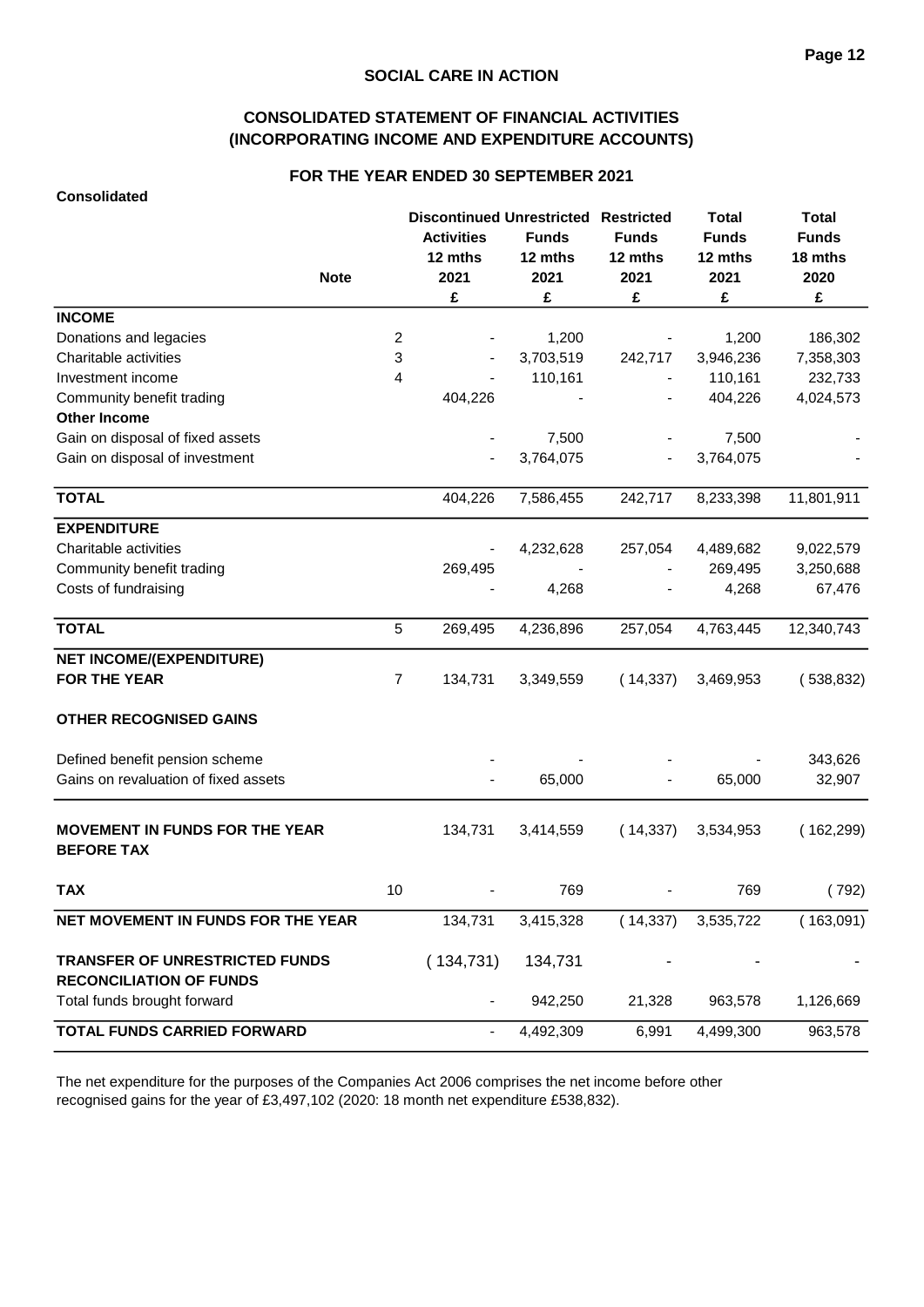#### **CONSOLIDATED AND PARENT BALANCE SHEET**

|                                         |                     | AS AT 30 SEPTEMBER 2021 |                              |                           |            |  |
|-----------------------------------------|---------------------|-------------------------|------------------------------|---------------------------|------------|--|
|                                         |                     |                         | <b>Consolidated</b>          | <b>Charitable Company</b> |            |  |
|                                         | 2021<br><b>Note</b> |                         | 2020                         | 2021                      | 2020       |  |
|                                         |                     | £                       | £                            | £                         | £          |  |
| <b>FIXED ASSETS</b>                     |                     |                         |                              |                           |            |  |
| Tangible fixed assets                   | 11                  | 800,642                 | 1,529,088                    | 15,902                    | 27,378     |  |
| Investment property                     | 12                  | 190,000                 | 190,000                      |                           |            |  |
| Intangible assets                       | 13                  |                         | 5,000                        |                           |            |  |
| Investments                             | 14                  |                         |                              | 3                         | 4          |  |
| <b>TOTAL FIXED ASSETS</b>               |                     | 990,642                 | 1,724,088                    | 15,905                    | 27,382     |  |
|                                         |                     |                         |                              |                           |            |  |
| <b>CURRENT ASSETS</b>                   |                     |                         |                              |                           |            |  |
| <b>Stock</b>                            |                     |                         | 31,380                       |                           |            |  |
| <b>Debtors</b>                          | 15                  | 467,040                 | 782,754                      | 276,341                   | 509,561    |  |
| Cash at bank and in hand                |                     | 3,560,475               | 795,761                      | 2,553,604                 | 8,715      |  |
| <b>TOTAL CURRENT ASSETS</b>             |                     | 4,027,515               | 1,609,895                    | 2,829,945                 | 518,276    |  |
| <b>LIABILITIES</b>                      |                     |                         |                              |                           |            |  |
| Creditors: Amounts falling due within   |                     |                         |                              |                           |            |  |
| one year                                | 16                  |                         | $(518, 857)$ $(2, 066, 205)$ | (292,020)                 | (329, 235) |  |
|                                         |                     |                         |                              |                           |            |  |
| <b>NET CURRENT ASSETS</b>               |                     | 3,508,658               | (456, 310)                   | 2,537,925                 | 189,041    |  |
| TOTAL ASSETS LESS CURRENT               |                     |                         |                              |                           |            |  |
| <b>LIABILITIES</b>                      |                     | 4,499,300               | 1,267,778                    | 2,553,830                 | 216,423    |  |
| <b>CREDITORS: Amounts falling due</b>   | 18                  |                         | (304, 200)                   |                           | (48, 750)  |  |
| after more than one year                |                     |                         |                              |                           |            |  |
| <b>NET ASSETS</b>                       | 20                  | 4,499,300               | 963,578                      | 2,553,830                 | 167,673    |  |
| <b>GROUP / CHARITABLE COMPANY FUNDS</b> |                     |                         |                              |                           |            |  |
|                                         |                     |                         |                              |                           |            |  |
| <b>Unrestricted Income Funds:</b>       | 21                  |                         |                              |                           |            |  |
| - General funds                         |                     | 4,033,421               | 615,455                      | 2,446,839                 | 160,518    |  |
| - Revaluation reserve                   |                     | 358,888                 | 326,795                      |                           |            |  |
| <b>Total Unrestricted Income Funds</b>  |                     | 4,392,309               | 942,250                      | 2,446,839                 | 160,518    |  |
| <b>Designated Funds</b>                 | 21                  | 100,000                 |                              | 100,000                   |            |  |
| Restricted income funds                 | 21                  | 6,991                   | 21,328                       | 6,991                     | 7,155      |  |
| <b>GROUP / CHARITABLE COMPANY FUNDS</b> |                     | 4,449,300               | 963,578                      | 2,553,830                 | 167,673    |  |
|                                         |                     |                         |                              |                           |            |  |

The trustees have prepared group Financial Statements in accordance with section 398 of the Companies Act 2006 and section 138 of the Charities Act 2011. These Financial Statements constitute the annual Financial Statements required by the Companies Act 2006 and are for circulation to members of the charitable company.

The consolidated Balance Sheet incorporates all the charitable companies and registered societies within the SCiA group. The notes on pages 16 to 31 form part of these Financial Statements.

#### **Approved by the trustees on 6 April 2022 and signed on their behalf by:**

**CHAIR TREASURER**

**............................................... ............................................... L JUDD R DICKENSON**

**Page 13**

#### **COMPANY REGISTRATION NUMBER: 04526806**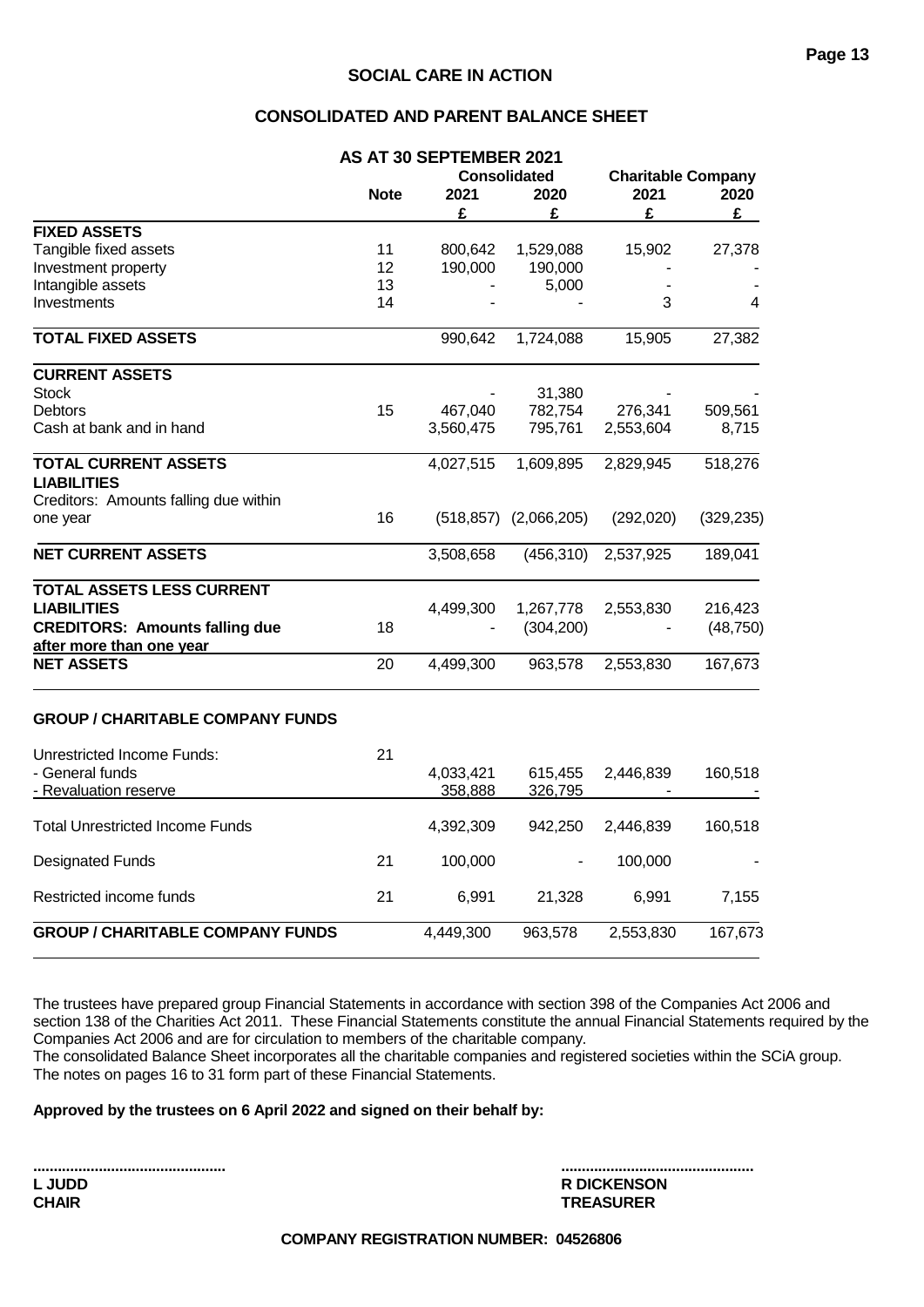# **CONSOLIDATED STATEMENT OF CASH FLOWS**

#### **FOR THE YEAR ENDED 30 SEPTEMBER 2021**

|                                                        |                |                      | <b>Consolidated</b>  |  |
|--------------------------------------------------------|----------------|----------------------|----------------------|--|
| <b>Note</b>                                            |                | 12 mths<br>2021<br>£ | 18 mths<br>2020<br>£ |  |
| <b>CASH FLOWS FROM OPERATING ACTIVITIES</b>            |                |                      |                      |  |
| Net cash used in operating activities<br>1             |                | (285, 521)           | (453, 553)           |  |
| <b>CASH FLOWS FROM INVESTING ACTIVITIES</b>            |                |                      |                      |  |
| Interest Income                                        |                | 810                  | 397                  |  |
| Proceeds from sale of property, plant and              |                |                      |                      |  |
| equipment                                              |                | 522,500              |                      |  |
| Proceeds from sale of investment                       |                | 2,890,405            |                      |  |
| Purchase of property, plant and equipment              |                | (51, 484)            | (164, 054)           |  |
| NET CASH PROVIDED BY/(USED IN) INVESTING ACTIVITIES    |                | 3,362,231            | (163, 657)           |  |
| <b>CASH FLOWS FROM FINANCING ACTIVITIES</b>            |                |                      |                      |  |
| Cash (out)/inflows due to changes in members'          |                |                      |                      |  |
| shares in subsidiary societies                         |                | 4                    | (6)                  |  |
| Repayments of borrowing                                |                | (312,000)            | (459, 867)           |  |
| Cash inflows from new borrowing                        |                |                      | 312,000              |  |
| Cash inflow from acquisition of Steven James Practice  |                |                      | 152,419              |  |
| Repayments of obligations under finance leases         |                |                      | (51, 497)            |  |
| <b>NET CASH USED IN FINANCING ACTIVITIES</b>           |                | (311,996)            | (46, 851)            |  |
| Change in cash and cash equivalents in the year        |                | 2,764,714            | (664, 061)           |  |
| Cash and cash equivalents at the beginning of the year |                | 795,761              | 1,459,822            |  |
| Cash and cash equivalents at the end of the year       | $\overline{2}$ | 3,560,475            | 795,761              |  |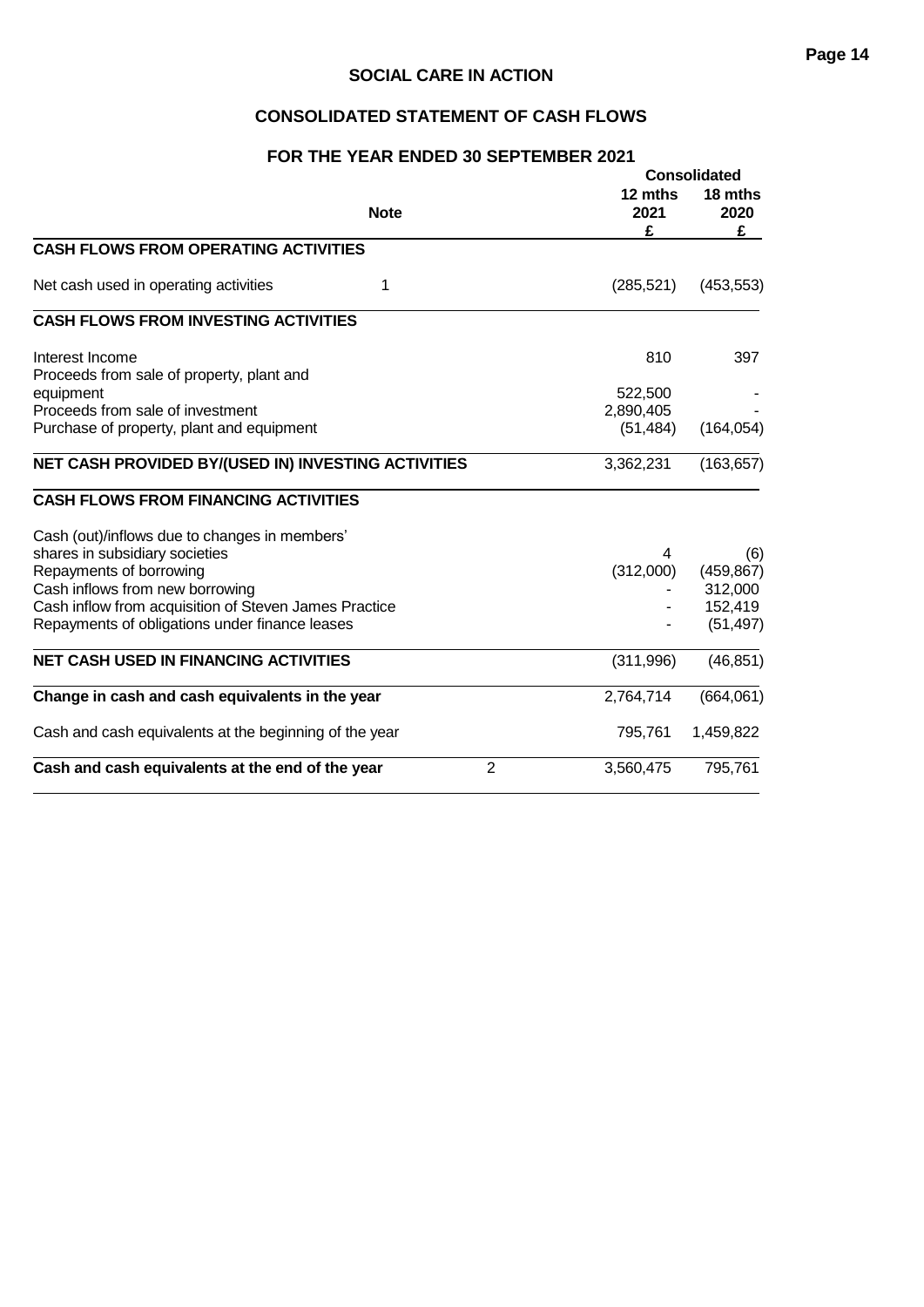# **NOTES TO THE CASH FLOW STATEMENT**

# **FOR THE YEAR ENDED 30 SEPTEMBER 2021**

# 1. **RECONCILIATION OF NET INCOME/(EXPENDITURE)TO NET CASH FLOW FROM OPERATING ACTIVITIES**

|                                               | <b>Consolidated</b>  |                      |  |
|-----------------------------------------------|----------------------|----------------------|--|
|                                               | 12 mths<br>2021<br>£ | 18 mths<br>2020<br>£ |  |
| Net Income/(expenditure) for the year as per  |                      |                      |  |
| the Statement of Financial Activities         | 3,535,722            | (163,091)            |  |
| Adjustments for:                              |                      |                      |  |
| Interest income shown in investing activities | (810)                | (397)                |  |
| Depreciation charges                          | 64,048               | 280,025              |  |
| Amortisation charges                          | 806                  | 15,000               |  |
| Revaluation of fixed assets                   | (65,000)             | (32, 907)            |  |
| Non cash element on disposal of investment    | 1,153,887            |                      |  |
| Cash paid on disposal of investment           | (20, 407)            |                      |  |
| Pension fund surplus                          |                      | (343,626)            |  |
| Gain on disposal of fixed assets              | (5,679)              |                      |  |
| Gain on disposal of investment                | (3,764,075)          |                      |  |
| Increase in stock                             | (2,582)              | (6, 529)             |  |
| Decrease in debtors                           | 10,267               | 488,740              |  |
| Decrease in creditors                         | (1, 191, 698)        | (690, 768)           |  |
| Net cash used in operating activities         | (285,521)            | (453,553)            |  |

#### 2. **ANALYSIS OF CASH AND CASH EQUIVALENTS**

|                                 |                 | <b>Consolidated</b> |
|---------------------------------|-----------------|---------------------|
|                                 | 12 mths<br>2021 | 18 mths<br>2020     |
| Cash at bank and in hand        | 3,560,475       | 795.761             |
| Total cash and cash equivalents | 3,560,475       | 795.761             |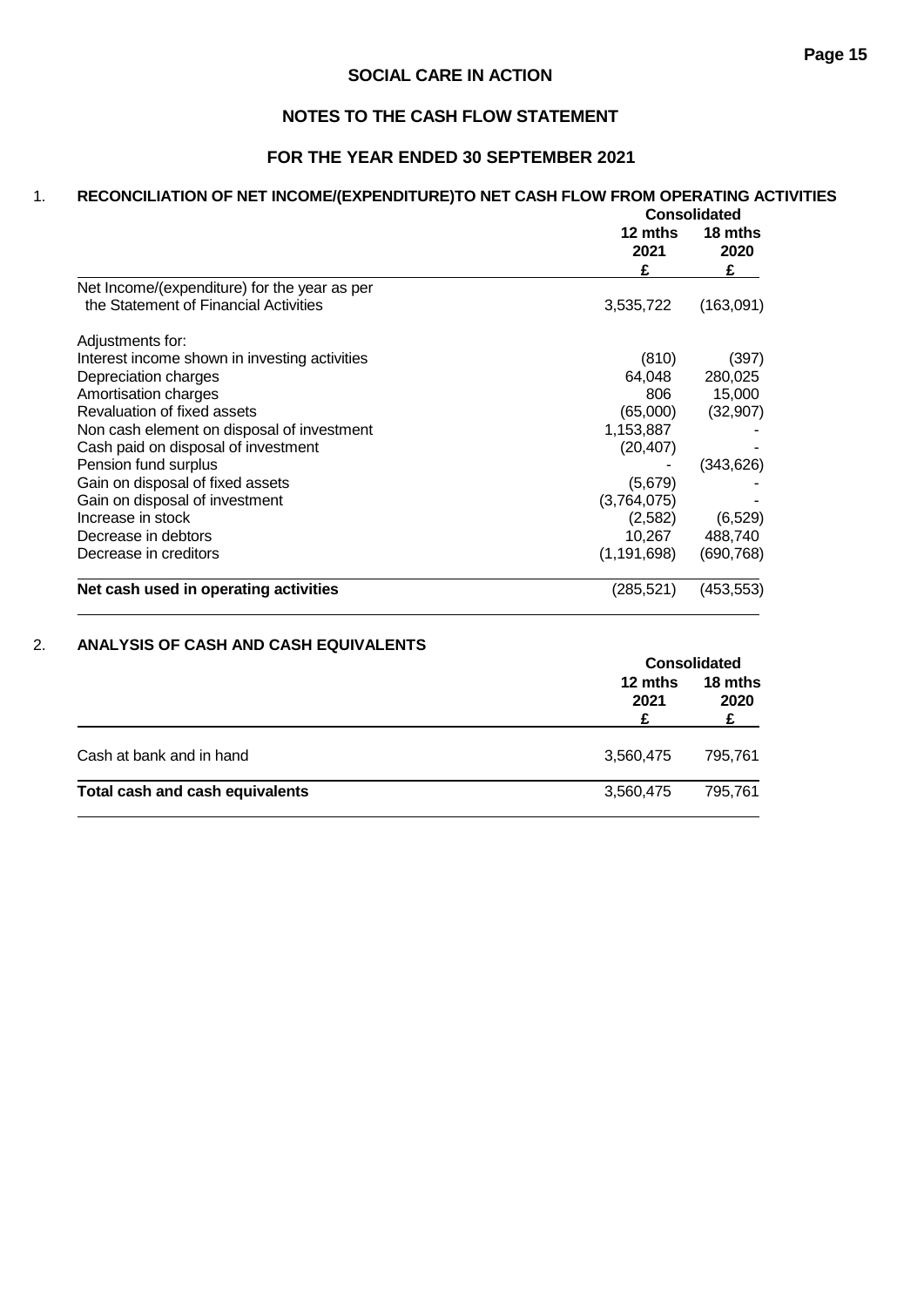# **NOTES TO THE FINANCIAL STATEMENTS**

# **FOR THE YEAR ENDED 30 SEPTEMBER 2021**

# 1. **ACCOUNTING POLICIES**

#### **Charity Information**

Social Care in Action is a charitable company established under its Memorandum and Articles of Association and registered with the Charity Commission and Companies House in England and Wales.

The principal address is Amplevine House, Dukes Road, Southampton, SO14 0ST.

The charitable company is a public benefit company.

The principal accounting policies adopted, judgements and key sources of estimation uncertainty in the preparation of the Financial Statements are as follows:

#### (a) **Basis of Preparation**

The Financial Statements have been prepared in accordance with Accounting and Reporting by Charities: Statement of Recommended Practice applicable to charities preparing their Financial Statements in accordance with the Financial Reporting Standard applicable in the UK and Republic of Ireland (FRS 102) (effective 1 January 2015) - (Charities SORP (FRS 102), the Financial Reporting Standard applicable to the UK and Republic of Ireland (FRS 102) and the Companies Act 2006.

The Financial Statements are prepared in sterling, which is the functional currency of the charitable company. Monetary amounts are rounded to the nearest £.

Assets and liabilities are initially recognised at historical cost or transaction value unless otherwise stated in the relevant accounting policy note.

#### (b) **Group Financial Statements**

The consolidated Financial Statements incorporate the results of Social Care in Action and its related Registered Societies and charitable companies on a line by line basis.

The consolidated entity is referred to as the SCiA group of social enterprises (group).

The Charity has taken advantage of the exemption, under section 408 of the Companies Act 2006, not to publish its own Statement of Financial Activities. The charitable company's total income for the year was £3,209,863 (2020:18 months £1,434,202) and its total expenditure was £823,706 (2020: £1,343,664) resulting in a net surplus of £2,386,157 (2020: £90,538).

#### (c) **Income**

All income is included in the Statement of Financial Activities when the charitable company is entitled to the income and the amount can be quantified with reasonable accuracy. The following specific policies are applied to particular categories of income:

- Donations and legacies are included in full in the Statement of Financial Activities when receivable.
- Income from charitable activities is accounted for when earned.
- Income from government and other grants, whether "capital" grants or "revenue" grants, is recognised when the charity has entitlement to the funds, any performance conditions attached to the grants have been met, it is probable that the income will be received and the amount can be measured reliably and is not deferred.
- Investment income is included when receivable.
- Donated services and facilities are included at the value to the charitable company. The value of services provided by volunteers has not been included in these Financial Statements. Volunteers are used to provide driving services, assist in the operation of day centres and as librarians.

#### (d) **Expenditure**

Expenditure is recognised on an accruals basis as a liability is incurred. Expenditure includes any VAT which cannot be fully recovered and is reported as part of the expenditure to which it relates.

Expenditure on charitable activities comprises those costs incurred by the charitable company in the delivery of its activities and services for its beneficiaries. It includes both costs that can be allocated directly to such activities and those costs of an indirect nature necessary to support them.

Support costs are allocated between the expenditure categories of the Statement of Financial Activities on a basis designed to reflect the use of the resource. Costs relating to a particular activity are allocated directly, others are apportioned on an appropriate basis, eg floor areas, per capita or estimated usage as set out in Note 5.

Governance costs include those costs associated with meeting the constitutional and statutory requirements of the charitable company and include the audit fees and costs linked to the strategic management of the charitable company.

#### (e) **Goodwill**

Goodwill is calculated as the difference between the acquisition cost and the fair value of an asset. Goodwill is written-off as follows:

Totton Practice (sold in year) over 10 years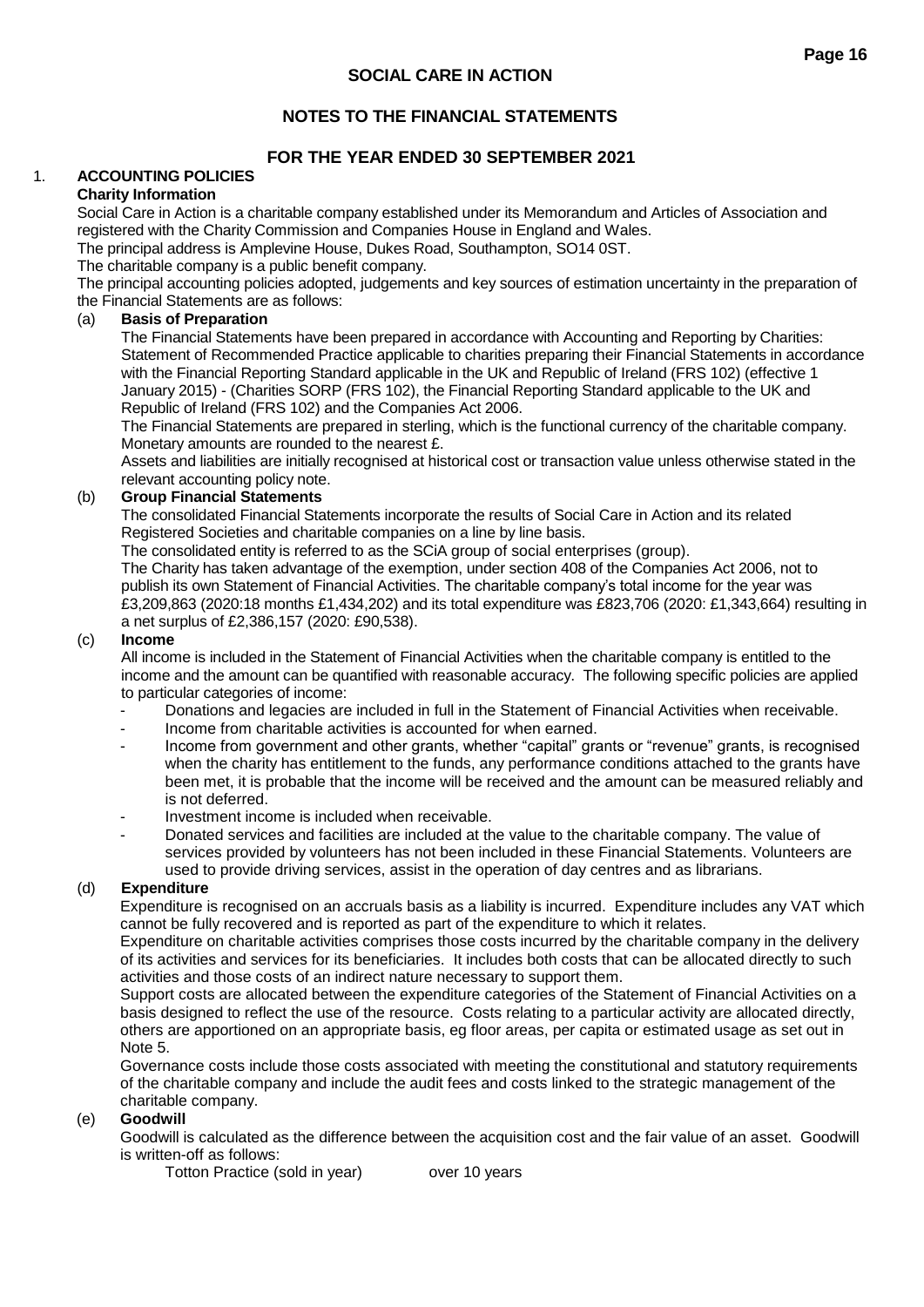# 1. **ACCOUNTING POLICIES (CONTINUED)**

# (f) **Tangible Fixed Assets**

Tangible fixed assets are stated at cost, less accumulated depreciation and any accumulated impairment losses. The costs of additions below £1,000 are not capitalised.

Depreciation is provided at rates calculated to write off the cost of each asset over its expected useful life as follows:

| Buses and motor vehicles         | 2 to 6 years  |
|----------------------------------|---------------|
| Office equipment                 | 2 to 7 years  |
| Computer equipment               | 3 to 4 years  |
| Training equipment               | 4 years       |
| Furniture, fixtures and fittings | 3 to 4 years  |
| Freehold buildings and property  | 50 years      |
| Property improvements            | 5 to 15 years |
| Dental equipment (Sold in year)  | 7 years       |

One of the related entities, Options Wellbeing Trust, measures freehold property at their fair value and are to be revalued every 5 years.

#### (g) **Investment Property**

Investment properties are initially measured at cost and subsequently at fair value, with the change recognised in the statement of financial activities.

#### (h) **Stock**

Stock is valued at the lower of cost or net realisable value, after due regard for obsolete and slow moving stocks. Net realisable value is based on selling price less anticipated costs to completion and selling costs.

#### (i) **Debtors**

Trade and other debtors are recognised at the settlement amount due. Prepayments are valued at the amount prepaid net of any trade discounts due.

#### (j) **Cash at Bank and in Hand**

Cash at bank and in hand includes cash and short term highly liquid investments with a short maturity of three months or less from the date of acquisition or opening of the deposit or similar account.

#### (k) **Creditors and Provisions**

Creditors and provisions are recognised where the charitable company has a present obligation resulting from a past event that will probably result in the transfer of funds to a third party and the amount due to settle the obligation can be measured or estimated reliably. Creditors and provisions are normally recognised at their settlement amount after allowing for any trade discounts due.

#### (l) **Hire Purchase**

Assets held under hire purchase agreements are capitalised and disclosed under tangible fixed assets at their fair value. The capital element of the future payments is treated as a liability and the interest is charged to the Statement of Financial Activities on a straight line basis.

#### (m) **Finance Lease Agreements**

Assets held under finance leases where substantially all of the benefits and risks of ownership accrue to the lessee, are capitalised and disclosed under tangible fixed assets at their fair value. The assets are depreciated over the shorter of the lease term or their useful economic life. The capital element of the future payments is treated as a liability. The total finance charge for each lease is charged to the Statement of Financial Activities so as to produce a constant periodic rate of charge for each accounting period.

#### (n) **Operating Lease Agreements**

Rentals applicable to operating leases where substantially all of the benefits and risks of ownership remain with the lessor are charged to the Statement of Financial Activities as incurred.

#### (o) **Pension Costs**

The related subsidiary, SCA Care, and the related charitable company, Options Wellbeing Trust, both participate in the Hampshire County Council (HCC) pension scheme which is a Defined Benefit Pension Scheme within a multi-employer plan.

HCC have provided details of the deficit relating to each entity. The registered society and the charitable company have entered into an agreement with the multi-employer plan provider that determines how the deficit is to be funded and this has been recognised as a liability in the consolidated Financial Statements. The charitable company and related entities also operate a defined contribution pension scheme. Payments to the scheme are charged as an expense as they fall due.

#### (p) **Taxation**

The activities of the charitable company and its related societies and charitable companies, with the exception of SCA Fenwick 2 Limited, are exempt from Corporation Tax on their charitable activities.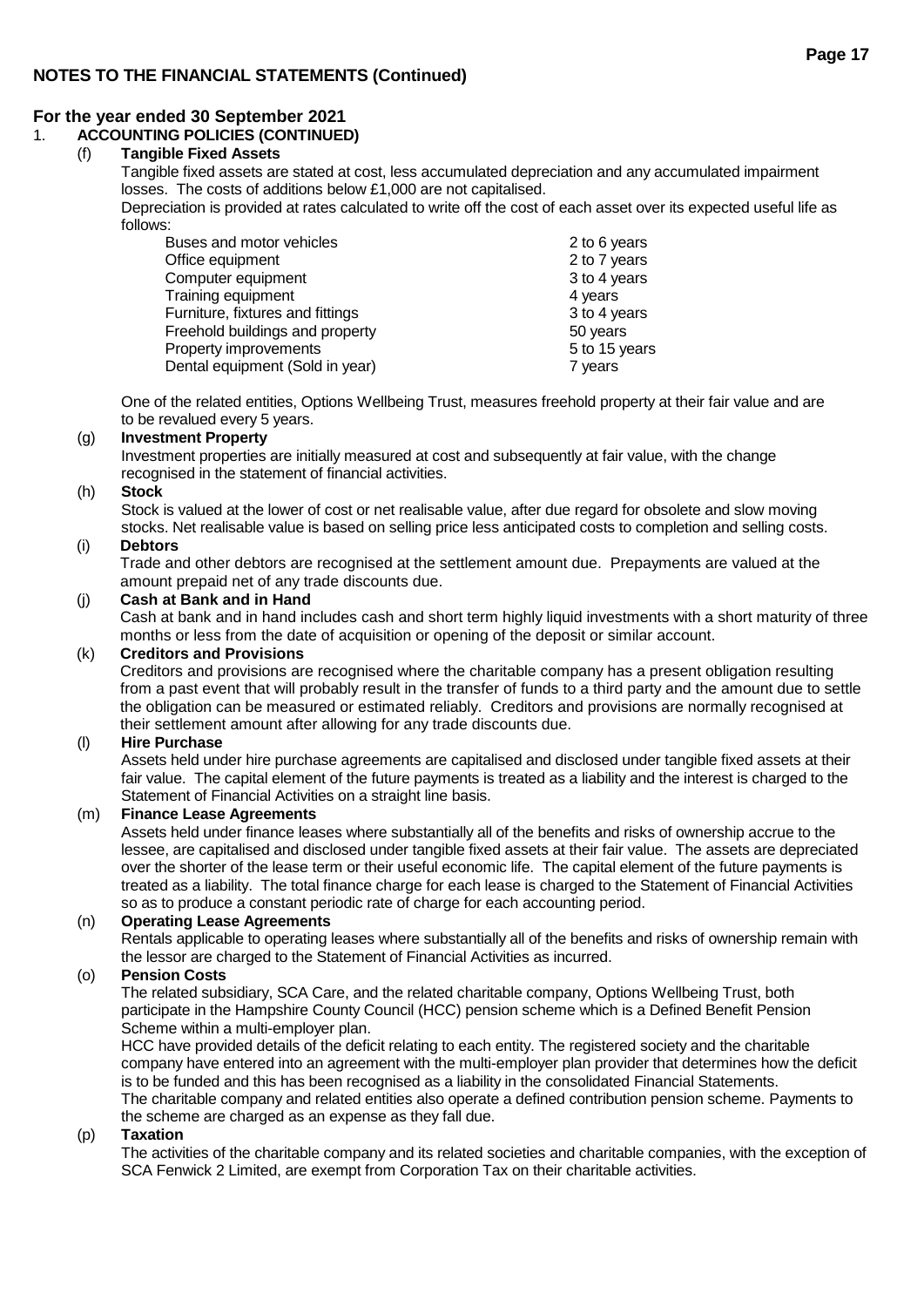## 1. **ACCOUNTING POLICIES (CONTINUED)**

#### (q) **Fund Accounting**

Unrestricted funds consist of the general purposes fund and designated funds.

Designated funds are funds established by the trustees from time to time for specific projects or purposes, are not in any way restricted and any surplus or deficit will be transferred to/from the general purposes fund when the designated fund is closed.

Restricted Funds are funds subject to specific restrictions imposed by donors or by the purpose of the appeal. (r) **Significant Judgements and Estimates**

Preparation of the Financial Statements may require management to make significant judgements and estimates. There are no items in the Financial Statements where judgements and estimates would have a significant effect on amounts recognised in the Financial Statements.

#### (s) **Financial Instruments**

The charitable company only has financial assets and financial liabilities of a kind that qualify as basic financial instruments. Basic financial instruments are initially recognised at transaction value and subsequently measured at their settlement value with the exception of bank loans, which are subsequently measured at amortised cost using the effective interest method.

# 2. **DONATIONS AND LEGACIES**

**Consolidated**

|                                             | <b>Unrestricted</b><br><b>Funds</b><br>12 mths<br>2021 | <b>Restricted</b><br><b>Funds</b><br>12 mths<br>2021 | Total<br><b>Funds</b><br>12 mths<br>2021 | Total<br><b>Funds</b><br>18 mths<br>2020 |
|---------------------------------------------|--------------------------------------------------------|------------------------------------------------------|------------------------------------------|------------------------------------------|
|                                             |                                                        | £                                                    | £                                        |                                          |
| Donations                                   | 1,200                                                  | $\overline{\phantom{a}}$                             | 1,200                                    | 46,243                                   |
| <b>Acquisition of Steven James Practice</b> | $\overline{\phantom{a}}$                               | ٠                                                    |                                          | 140,071                                  |
| Total                                       | 1,200                                                  | -                                                    | 1.200                                    | 186,302                                  |

The donations and legacies income for the 18 months to 30 September 2020 of £46,243 was unrestricted. There were no donated services and facilities receivable (2020 - £nil).

#### 3. **CHARITABLE ACTIVITIES Consolidated**

|                                        | <b>Unrestricted</b><br><b>Funds</b><br>12 mths<br>2021 | <b>Restricted</b><br><b>Funds</b><br>12 mths<br>2021 | Total<br><b>Funds</b><br>12 mths<br>2021 | Total<br><b>Funds</b><br>18 mths<br>2020 |
|----------------------------------------|--------------------------------------------------------|------------------------------------------------------|------------------------------------------|------------------------------------------|
|                                        | £                                                      | £                                                    | £                                        | £                                        |
| <b>Local Authority contracts</b>       | 2,893,564                                              |                                                      | 2,893,564                                | 4,015,024                                |
| Customer contributions                 | 300,793                                                |                                                      | 300,793                                  | 591,859                                  |
| NHS contracts                          |                                                        |                                                      |                                          | 1,687,327                                |
| Private dental work                    |                                                        |                                                      |                                          | 194,145                                  |
| Private counselling                    | 25,899                                                 |                                                      | 25,899                                   | 50,214                                   |
| Dentists' licence fee                  |                                                        |                                                      |                                          | 24,939                                   |
| Bounce Bank Loan Interest              | 7,205                                                  |                                                      | 7,205                                    |                                          |
| Sundry income                          | 65,025                                                 |                                                      | 65,025                                   | 105,857                                  |
| Use of buses                           |                                                        |                                                      |                                          | 35,217                                   |
| Dial-a-ride                            | 3,381                                                  |                                                      | 3,381                                    | 20,459                                   |
| Car share income                       | 375                                                    |                                                      | 375                                      | 25,587                                   |
| Coronavirus Job Retention Scheme grant | 159,594                                                |                                                      | 159,594                                  | 60,412                                   |
| Grants received                        | 247,683                                                | 242,717                                              | 490,400                                  | 547,263                                  |
| Total                                  | 3,703,519                                              | 242,717                                              | 3,946,236                                | 7,358,303                                |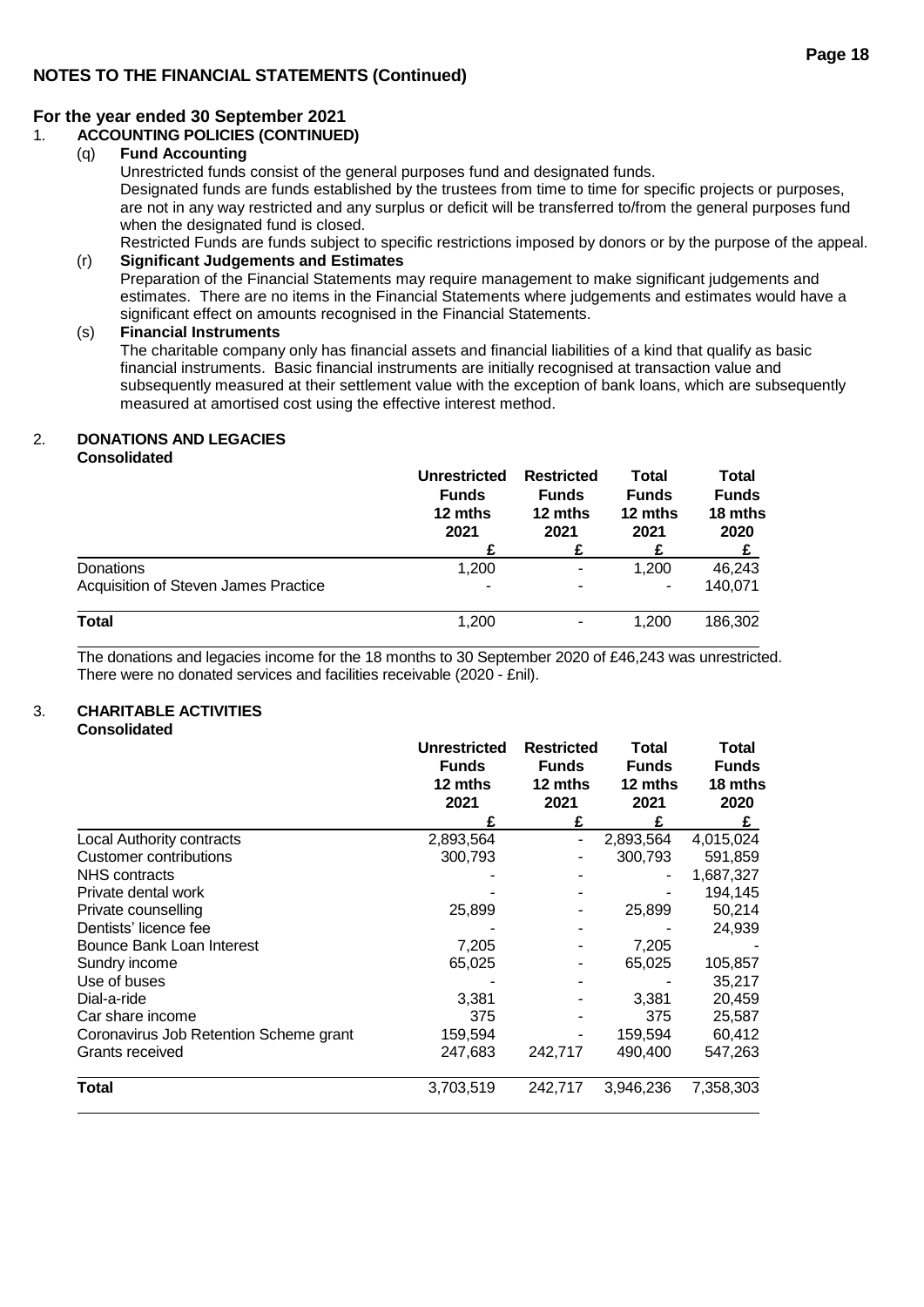#### **For the year ended 30 September 2021**

#### 3. **CHARITABLE ACTIVITIES (CONTINUED)**

The group has entered into service agreement contracts with government bodies and local authorities to provide the various services and specific deliverables that the group provides. There were no unfulfilled conditions and/or other contingencies attaching to the grants that have been recognised in income.

The income received from charitable activities is split across the group's key activities as follows: **Consolidated**

|                             | Consolidated |           |  |  |
|-----------------------------|--------------|-----------|--|--|
|                             | 12 mths      | 18 mths   |  |  |
|                             | 2021         | 2020      |  |  |
|                             | F            |           |  |  |
| Training and education      | 30,789       | 27,745    |  |  |
| Care                        | 2,858,883    | 3,848,557 |  |  |
| Transport                   | 698,608      | 973.171   |  |  |
| Dental                      | 38.486       | 1,921,800 |  |  |
| Health and social welfare   | 26.310       | 51.426    |  |  |
| Information and counselling | 293,160      | 535,604   |  |  |
| <b>Total</b>                | 3,946,236    | 7,358,303 |  |  |

The consolidated income from charitable activities in the 18 months to 30 September 2020 of £7,358,303 of which £6,907,451 was unrestricted and £450,852 was restricted.

#### 4 **INVESTMENT INCOME Consolidated**

|                      | <b>Unrestricted</b><br><b>Funds</b><br>12 mths<br>2021<br>£ | <b>Restricted</b><br><b>Funds</b><br>12mths<br>2021 | <b>Total</b><br><b>Funds</b><br>12 mths<br>2021 | Total<br><b>Funds</b><br>18 mths<br>2020 |
|----------------------|-------------------------------------------------------------|-----------------------------------------------------|-------------------------------------------------|------------------------------------------|
| <b>Bank interest</b> | 810                                                         |                                                     | 810                                             | 397                                      |
| Rent received        | 109,351                                                     | ۰.                                                  | 109.351                                         | 232,336                                  |
| <b>Total</b>         | 110,161                                                     |                                                     | 110,161                                         | 232,733                                  |

In 2020 the income from investments of £232,733 was unrestricted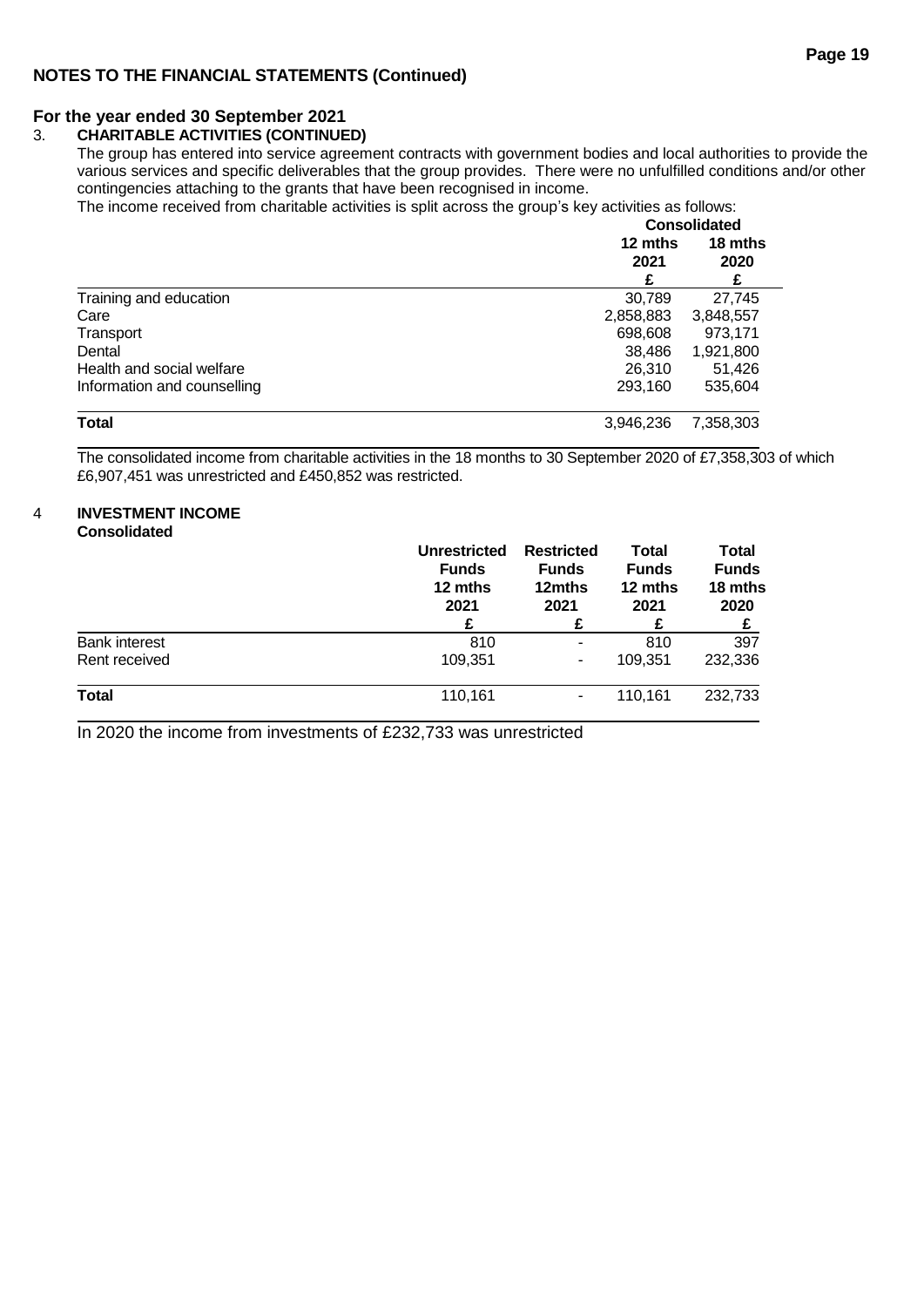# **For the year ended 30 September 2021**

# 5 **ANALYSIS OF TOTAL EXPENDITURE**

| Consolidated                     |                |           |                  |               | Health &       | <b>Information</b> | 12 mths   | 18mths     |
|----------------------------------|----------------|-----------|------------------|---------------|----------------|--------------------|-----------|------------|
|                                  |                |           |                  |               | <b>Social</b>  | &                  | 2021      | 2020       |
|                                  | <b>Central</b> | Care      | <b>Transport</b> | <b>Dental</b> | <b>Welfare</b> | Counselling        | Total     | Total      |
|                                  | £              | £         | £                | £             | £              | £                  | £         | £          |
| Direct staff costs               | 581,794        | 2,148,767 | 342,308          |               | 60,607         | 299,780            | 3,433,256 | 5,434,869  |
| Consultancy                      |                | 131,271   |                  |               |                |                    | 131,271   | 429,538    |
| Transport costs                  |                |           | 82,898           |               |                |                    | 82,898    | 197,106    |
| Dental costs                     |                |           | $\blacksquare$   |               | $\blacksquare$ |                    | ۰         | 1,041,901  |
| Other direct costs               | 164            | 7,532     | $\blacksquare$   |               | $\blacksquare$ | 27,963             | 35,659    | 130,494    |
| Daycare club amenities           |                | 10,755    |                  |               | $\blacksquare$ |                    | 10,755    | 38,877     |
| Motor and travel                 |                | 41,665    |                  |               |                |                    | 41,665    | 64,525     |
| Bad debts written-off            |                | 1,833     |                  |               |                | 1,500              | 3,333     | 21,089     |
| Support costs                    | 216,550        | 219,638   | 53,314           | 66,666        | 50,688         | 102,548            | 709,404   | 1,628,445  |
| Governance                       | 20,731         | 9,000     | 2,950            | 3,360         | 3,000          | 2,400              | 41,441    | 51,688     |
| <b>Community Benefit Trading</b> |                |           |                  | 269,495       |                |                    | 269,495   | 3,250,688  |
| Fundraising                      | 4,268          |           |                  |               |                |                    | 4,268     | 51,523     |
| Total                            | 823,507        | 2,570,461 | 481,470          | 339,521       | 114,295        | 434,191            | 4,763,445 | 12,340,743 |

Expenditure on charitable activities in the 18 months to 30 September 2020 of £11,896,861 was unrestricted, and £443,882 was restricted.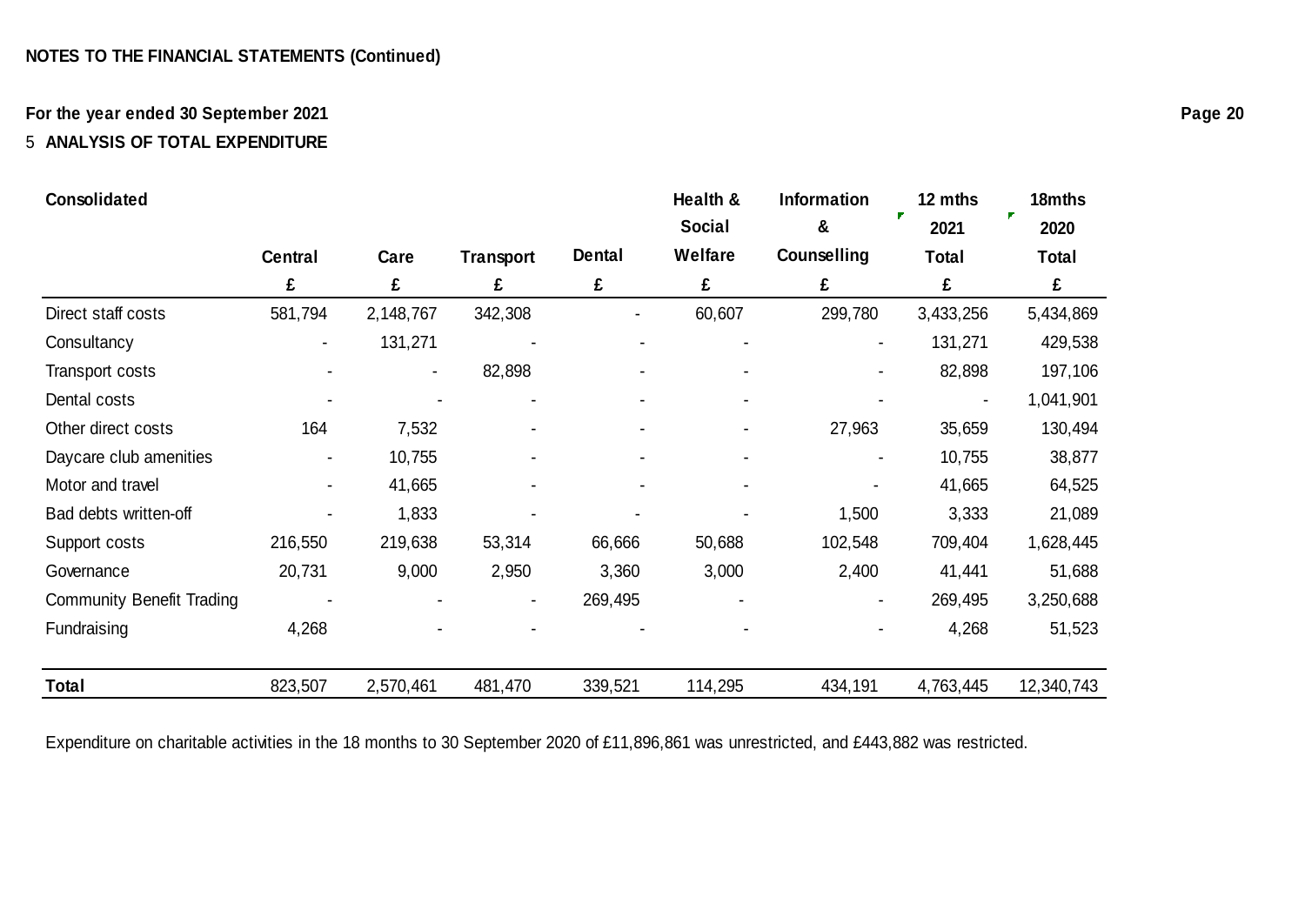#### **For the year ended 30 September 2021**

#### 6. **ANALYSIS OF SUPPORT AND GOVERNANCE COSTS**

The group identifies the costs of its support functions. It then identifies those costs which relate to the governance function. Having identified its governance costs, the remaining support costs, together with the governance costs, are applied to the charitable and fundraising activities undertaken (see note 5) in the year. Refer to the table below for the basis of apportionment and the analysis of support, fundraising and governance costs. **Consolidated**

|                              | General<br><b>Fundraising</b> |         | <b>Support Governance</b> | Total<br><b>Funds</b><br>12 mths<br>2021 | 18mths<br>2020 | <b>Basis of</b><br>Apportionment |
|------------------------------|-------------------------------|---------|---------------------------|------------------------------------------|----------------|----------------------------------|
|                              | £                             | £       | £                         | £                                        | £              |                                  |
| Support staff costs          |                               | 75,558  |                           | 75,558                                   | 154,505        | Time                             |
| <b>Establishment costs</b>   |                               | 279,799 |                           | 279,799                                  | 725,814        | Usage                            |
| Administration expenses      | 4,268                         | 130,248 |                           | 134,516                                  | 310,722        | Usage                            |
| Equipment and maintenance    |                               | 27,975  |                           | 27,975                                   | 65,051         | Usage                            |
| Advertising and publicity    |                               | 27,511  |                           | 27,511                                   | 64,495         | Usage                            |
| Recruitment expenses         |                               | 14,685  |                           | 14,685                                   | 37,343         | Usage                            |
| Trust fees                   |                               |         | 92                        | 92                                       | 248            | Governance                       |
| Legal and professional fees  |                               | 82,831  |                           | 82,831                                   | 57,072         | Usage                            |
| Audit fees                   |                               |         | 41,349                    | 41,349                                   | 51,440         | Governance                       |
| Bank charges and interest    |                               | 12,488  |                           | 12,488                                   | 24,103         | Usage                            |
| Lease interest               |                               | 1,205   |                           | 1,205                                    | 14,849         | Usage                            |
| Depreciation of fixed assets |                               | 55,283  |                           | 55,283                                   | 169,491        | Usage                            |
| Amortisation                 |                               |         |                           |                                          | 5,000          | Usage                            |
| Loss on Fixed Asset          |                               | 1,821   | ۰                         | 1,821                                    |                | Usage                            |
| <b>Total</b>                 | 4,268                         | 709,404 | 41,441                    | 755,113                                  | 1,680,133      |                                  |

#### 7. **NET EXPENDITURE FOR THE YEAR**

This is stated after charging:

|                                    |                 | <b>Consolidated</b> | <b>Charitable Company</b> |                 |
|------------------------------------|-----------------|---------------------|---------------------------|-----------------|
|                                    | 12 mths<br>2021 | 18 mths<br>2020     | 12 mths<br>2021           | 18 mths<br>2020 |
| Depreciation                       | 64.048          | 280.025             | 11.768                    | 24,303          |
| Operating lease charges            | 104,350         | 381.721             | 46,053                    | 68,805          |
| Auditor's remuneration - Audit fee | 32,850          | 34,020              | 20,639                    | 14,050          |
| - Tax services                     | 1,300           | 4.740               | $\overline{\phantom{a}}$  |                 |
| -Other advice                      | 7.199           | 12,680              | -                         |                 |

#### 8. **ANALYSIS OF STAFF COSTS, TRUSTEE EXPENSES AND THE COST OF KEY MANAGEMENT PERSONNEL**

|                          | 12 mths<br>2021<br>£ | 18 mths<br>2020<br>£ |
|--------------------------|----------------------|----------------------|
| <b>Consolidated</b>      |                      |                      |
| Salaries and other costs | 3,167,850            | 5,896,031            |
| Social Security costs    | 230,994              | 417,402              |
| Pension costs            | 109,682              | 155,886              |
| <b>Total</b>             | 3,508,526            | 6.469.319            |

Employees' (only one) emoluments amounted to between £70,000 - £80,000 (2020: 1). No other employee received emoluments over £60,000 (2020:Nil)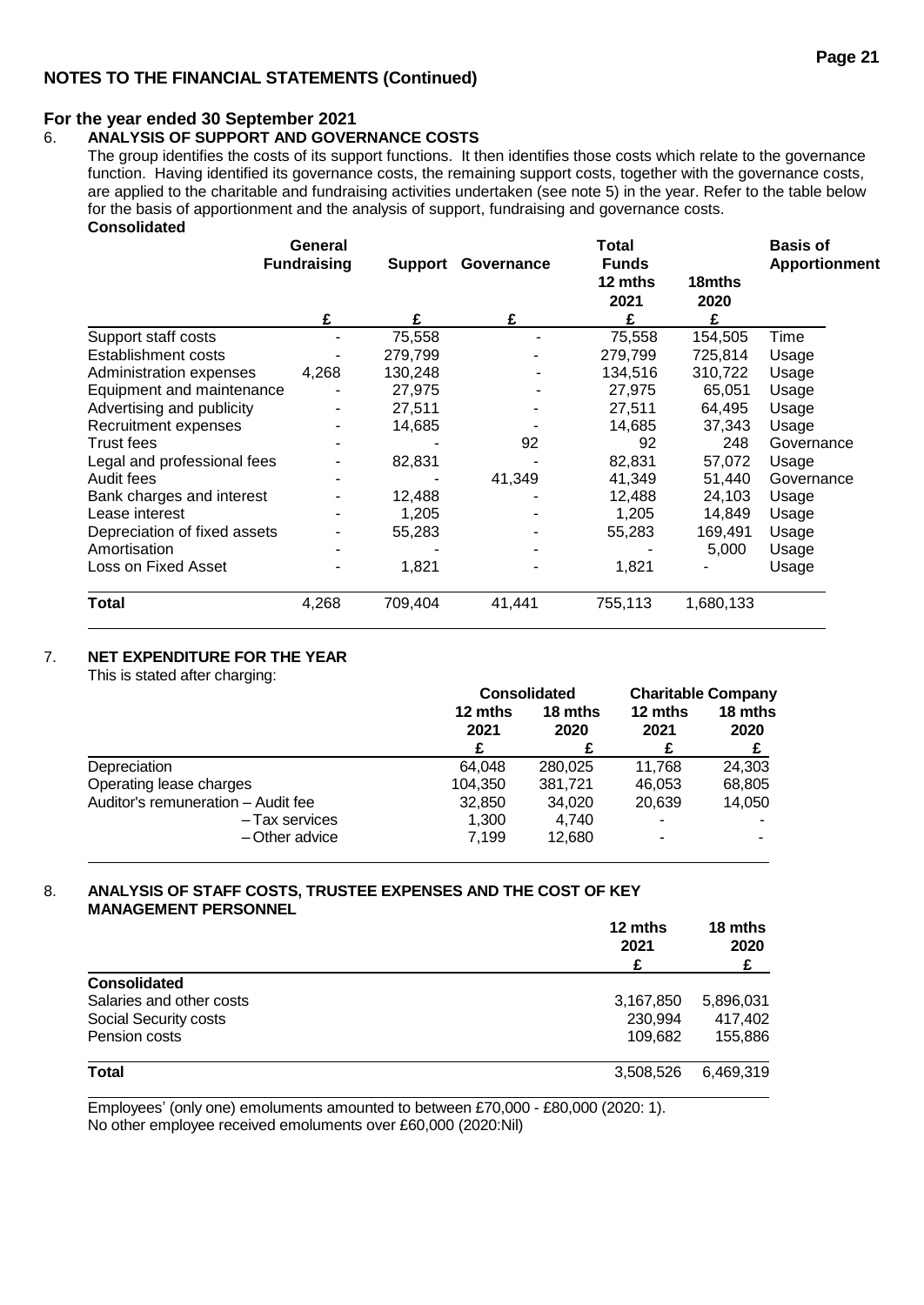#### **8. ANALYSIS OF STAFF COSTS, TRUSTEE EXPENSES AND THE COST OF KEY**

#### **MANAGEMENT PERSONNEL (Continued)**

The average number of employees during the year was as follows:

| The average number of employees during the year was as follows. | 12 mths<br>2021 | 18 mths<br>2020 |
|-----------------------------------------------------------------|-----------------|-----------------|
| Carers                                                          | 105             | 103             |
| <b>Nurses</b>                                                   | 3               | 32              |
| <b>Drivers</b>                                                  | 25              | 27              |
| Administration                                                  | 50              | 77              |
| Total                                                           | 183             | 239             |
|                                                                 |                 |                 |

No remuneration was paid to trustees from Social Care in Action or any group society or charitable company. During the year £92 was paid to 2 trustees for expenses in carrying out their duties (2020:18 months - £515, 2 trustees)

Certain members of the Management Committees of related entities within the SCiA group of social enterprises, who are not trustees of Social Care in Action, have received remuneration and expenses in those entities. These details are disclosed in the relevant entities Financial Statements.

The Senior Management Team received total employee benefits for the year of £406,818 (2020: 18 months - £626,482).

# 9. **OPERATING LEASES COMMITMENTS**

| <b>CONSOLIDATED</b><br>Land | 2021    | 2020    |
|-----------------------------|---------|---------|
| Less than 1 Year            | 83,053  | 268,656 |
| 2-5 Years                   | 110,188 | 334,517 |
| More than 5 years           |         | 13,125  |
| <b>Total</b>                | 193,241 | 616,298 |

#### 10. **TAXATION**

Social Care in Action is a charitable company registered with The Charity Commission in England & Wales (charity number 1096903). The charitable company is exempt from Corporation Tax on its charitable activities, reference XR86896.

The following societies had charitable status:

SCA Care (Reference X 01428/91)

SCA Transport Services (Reference XR 37023)

Options Wellbeing Trust and Southampton Healthy Living are also exempt from Corporation Tax on their charitable activities.

SCA Fenwick 2 Limited is not classed as having charitable status at HM Revenue & Customs and its activities are, therefore, not exempt for taxation purposes.

Provision has been made for taxation arising in the year to 30 September 2021 as follows:

|                                               |                 | <b>Consolidated</b> |
|-----------------------------------------------|-----------------|---------------------|
|                                               | 12 mths<br>2021 | 18 mths<br>2020     |
|                                               |                 |                     |
| Corporation Tax provision for the year at 19% | ۰               |                     |
| Corporation tax on Prior Year                 | (769)           | 792                 |
| <b>Total</b>                                  | (769)           | 792                 |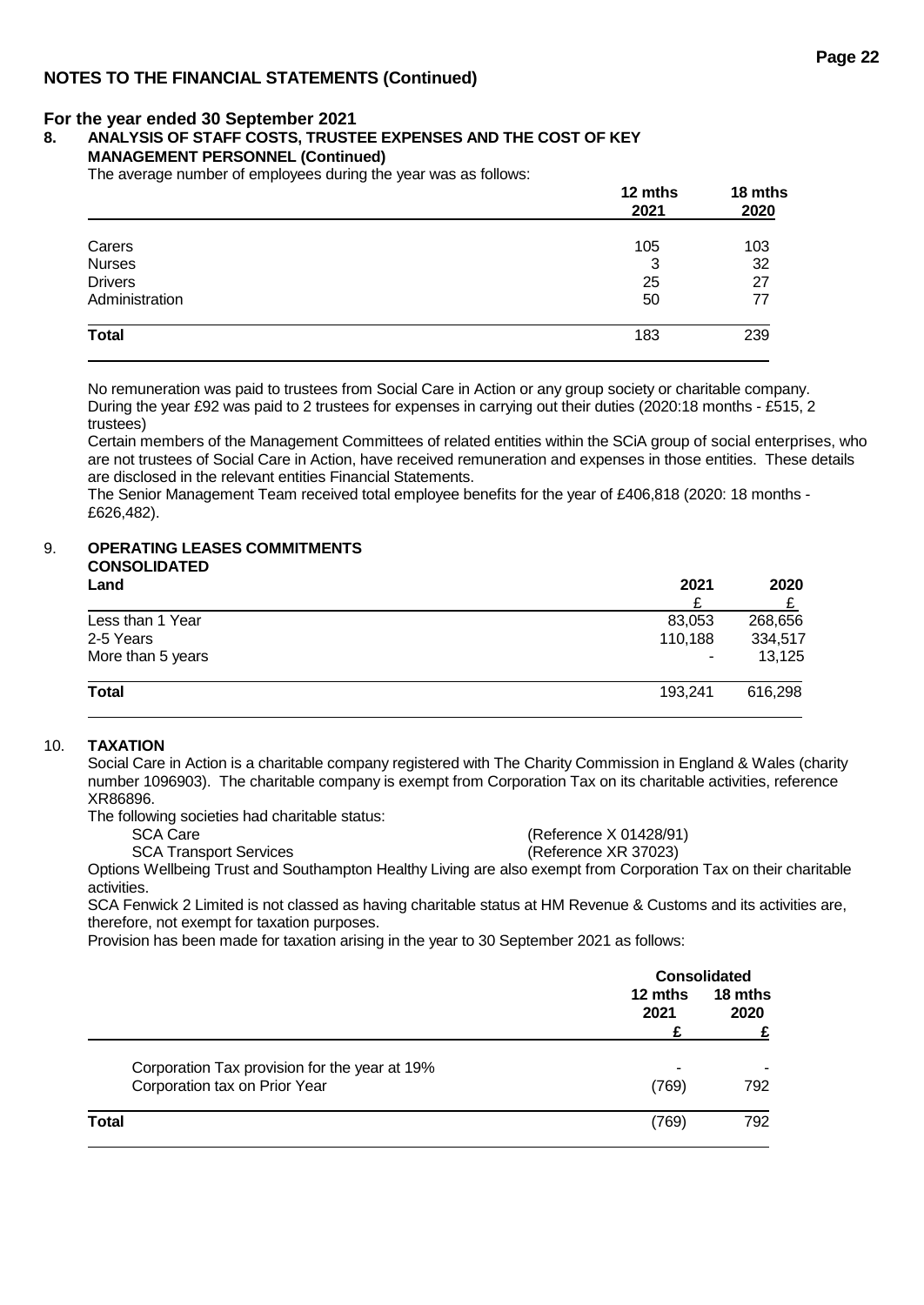# 11. **TANGIBLE FIXED ASSETS**

| <b>Consolidated</b>    | Freehold Land<br>& Property | Improvements<br>Leasehold<br>Property | ఱ<br>Furniture,<br>Fittings<br><b>Fixtures</b> | <b>Motor</b><br>Vehicles<br>ೲ<br><b>Buses</b> | Equipment<br>Computer | Equipment<br>Office | Equipment<br>Training | Equipment<br><b>Dental</b> | Total         |
|------------------------|-----------------------------|---------------------------------------|------------------------------------------------|-----------------------------------------------|-----------------------|---------------------|-----------------------|----------------------------|---------------|
|                        | £                           | £                                     | £                                              | £                                             | £                     | £                   | £                     | £                          | £             |
| <b>Cost/Valuation</b>  |                             |                                       |                                                |                                               |                       |                     |                       |                            |               |
| At 1 October 2020      | 1,154,840                   | 1,314,701                             | 75,387                                         | 650,156                                       | 225,229               | 100,752             | 745                   | 586,831                    | 4,108,641     |
| Additions              | 27,682                      | 3,900                                 |                                                |                                               | 1,964                 | 17,938              |                       |                            | 51,484        |
| Acquired               |                             |                                       |                                                |                                               |                       |                     |                       |                            |               |
| Disposals              | (515,000)                   | (583, 165)                            | (72, 275)                                      | (38, 380)                                     | (116, 411)            | (5, 143)            |                       | (586, 831)                 | (1,917,205)   |
| Revaluation            | 65,000                      |                                       |                                                |                                               |                       |                     |                       |                            | 65,000        |
| At 30 September 2021   | 732,522                     | 735,436                               | 3,112                                          | 611,776                                       | 110,782               | 113,547             | 745                   | $\blacksquare$             | 2,307,920     |
| Depreciation           |                             |                                       |                                                |                                               |                       |                     |                       |                            |               |
| At 1 October 2020      | $\blacksquare$              | 1,182,742                             | 73,085                                         | 628,542                                       | 120,301               | 81,730              | 745                   | 492,408                    | 2,579,553     |
| Charge for the period  |                             | 10,497                                | 685                                            | 19,421                                        | 19,807                | 10,284              |                       | 3,354                      | 64,048        |
| Eliminated on disposal |                             | (476, 485)                            | (72,058)                                       | (38, 380)                                     | (50, 316)             | (3, 322)            |                       | (495, 762)                 | (1, 136, 323) |
| Revaluation            |                             |                                       |                                                |                                               |                       |                     |                       |                            |               |
| At 30 September 2021   |                             | 716,754                               | 1,712                                          | 609,583                                       | 89,792                | 88,692              | 745                   | $\overline{\phantom{a}}$   | 1,507,278     |
| <b>Net Book Values</b> |                             |                                       |                                                |                                               |                       |                     |                       |                            |               |
| At 30 September 2021   | 732,522                     | 18,682                                | 1,400                                          | 2,193                                         | 20,990                | 24,855              |                       |                            | 800,642       |
| At 1 October 2020      | 1,154,840                   | 131,959                               | 2,302                                          | 21,614                                        | 104,928               | 19,022              |                       | 94,423                     | 1,529,088     |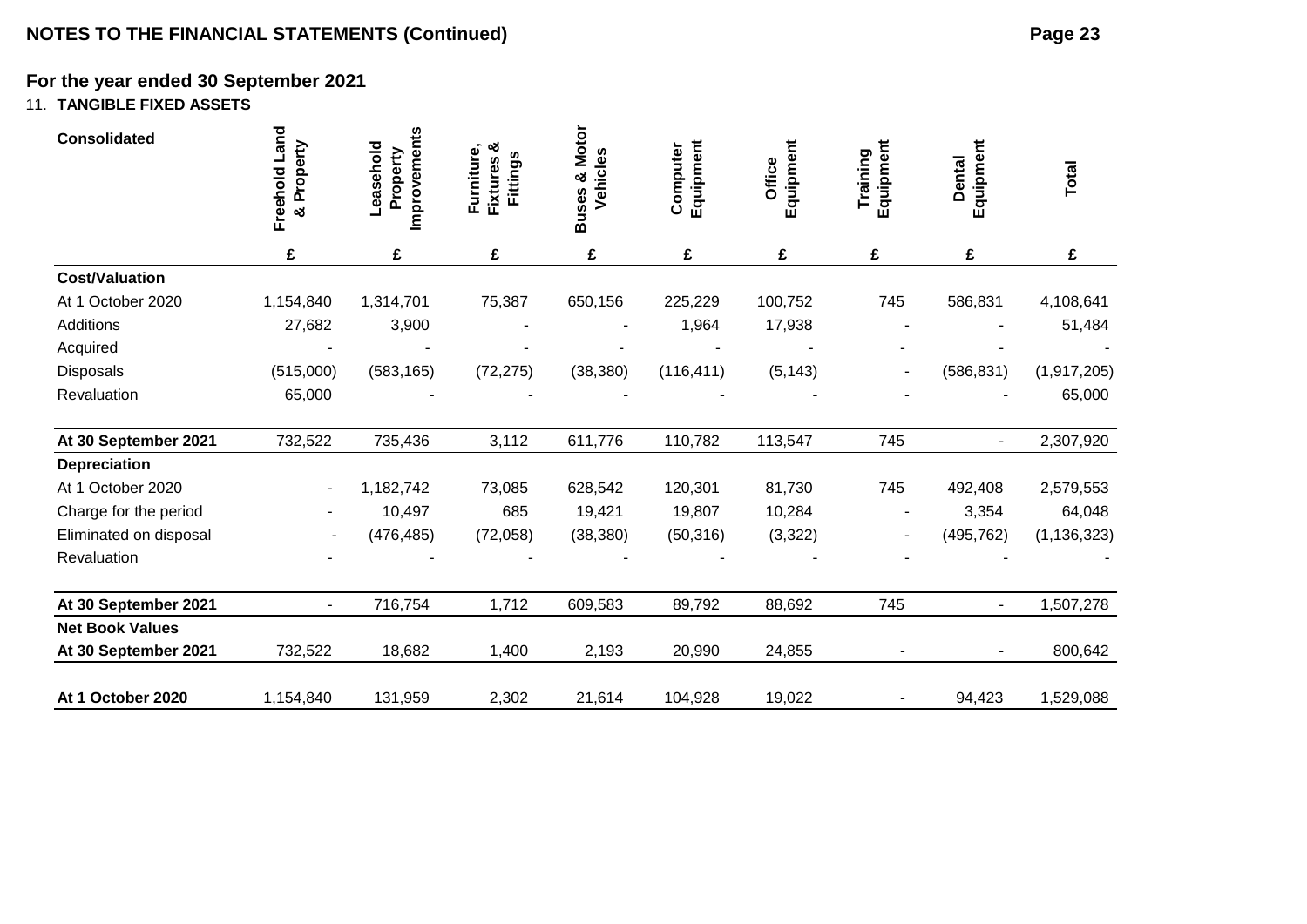#### **For the year ended 30 September 2021**

#### 11. **TANGIBLE FIXED ASSETS (CONTINUED)**

#### **Consolidated (Continued)**

During the year ended 31 March 2008, SCA Care received a grant of £850,000 from Hampshire Primary Care Trust. This grant was used to purchase The Fenwick Hospital, Pikes Hill, Lyndhurst for £850,000. No cost has been included in Freehold Land & Property as the grant received has been offset against the capital cost of The Fenwick Hospital. Hampshire Primary Care Trust has taken a legal charge on The Fenwick Hospital. The legal charge provides that the full market value (at the time of disposal) from any future disposal of the property is returned to Hampshire Primary Care Trust. SCA Care granted a five year lease to SCA Fenwick 2 Limited on the property, which expired in March 2013. SCA Fenwick 2 Limited continues, under licence, to occupy the property on the same terms as the expired lease. The properties at Basingstoke, and Southampton were valued by Primer Olds during the year and agreed by the trustees based on relevant market information.

All properties are unencumbered, with the exception of the property in Southampton where Southampton City Council has a legal charge over the property representing a 20% interest in the property. The property's revaluation included in the group Financial Statements incorporates 80% of the total value of the property.

#### **Charitable Company**

|                        | <b>Office</b><br>Computer<br>Equipment<br>£ | <b>Furniture &amp;</b><br><b>Equipment</b><br>£ | Total<br>£ |
|------------------------|---------------------------------------------|-------------------------------------------------|------------|
| <b>Cost</b>            |                                             |                                                 |            |
| At 1 October 2020      | 79,174                                      | 8,982                                           | 88,156     |
| Additions              | 1,963                                       | 150                                             | 2,113      |
| Disposal               |                                             | (5, 143)                                        | (5, 143)   |
| At 30September 2021    | 81,137                                      | 3,989                                           | 85,126     |
| <b>Depreciation</b>    |                                             |                                                 |            |
| At 1 October 2020      | 54,631                                      | 6,147                                           | 60,778     |
| Charge for the year    | 10,901                                      | 867                                             | 11,768     |
| Disposal               |                                             | (3,322)                                         | (3,322)    |
| At 30 September 2021   | 65,532                                      | 3,692                                           | 69,224     |
| <b>Net Book Values</b> |                                             |                                                 |            |
| At 30 September 2021   | 15,605                                      | 297                                             | 15,902     |
| At 1 October 2020      | 24,543                                      | 2,835                                           | 27,378     |

#### 12. **INVESTMENT PROPERTY**

|                                            | <b>Consolidated</b> | <b>Charitable</b><br>Company |  |
|--------------------------------------------|---------------------|------------------------------|--|
|                                            |                     |                              |  |
| <b>Cost/Valuation</b>                      |                     |                              |  |
| At 1 October 2020 and 30 September 2021    | 190,000             |                              |  |
| <b>Net Book Values</b>                     |                     |                              |  |
| At 30 September 2020 and 30 September 2021 | 190,000             |                              |  |

The property at Eastleigh was valued by Primer Olds, this revaluation took place in 2019, the trustees believe the valuation has not materially changed.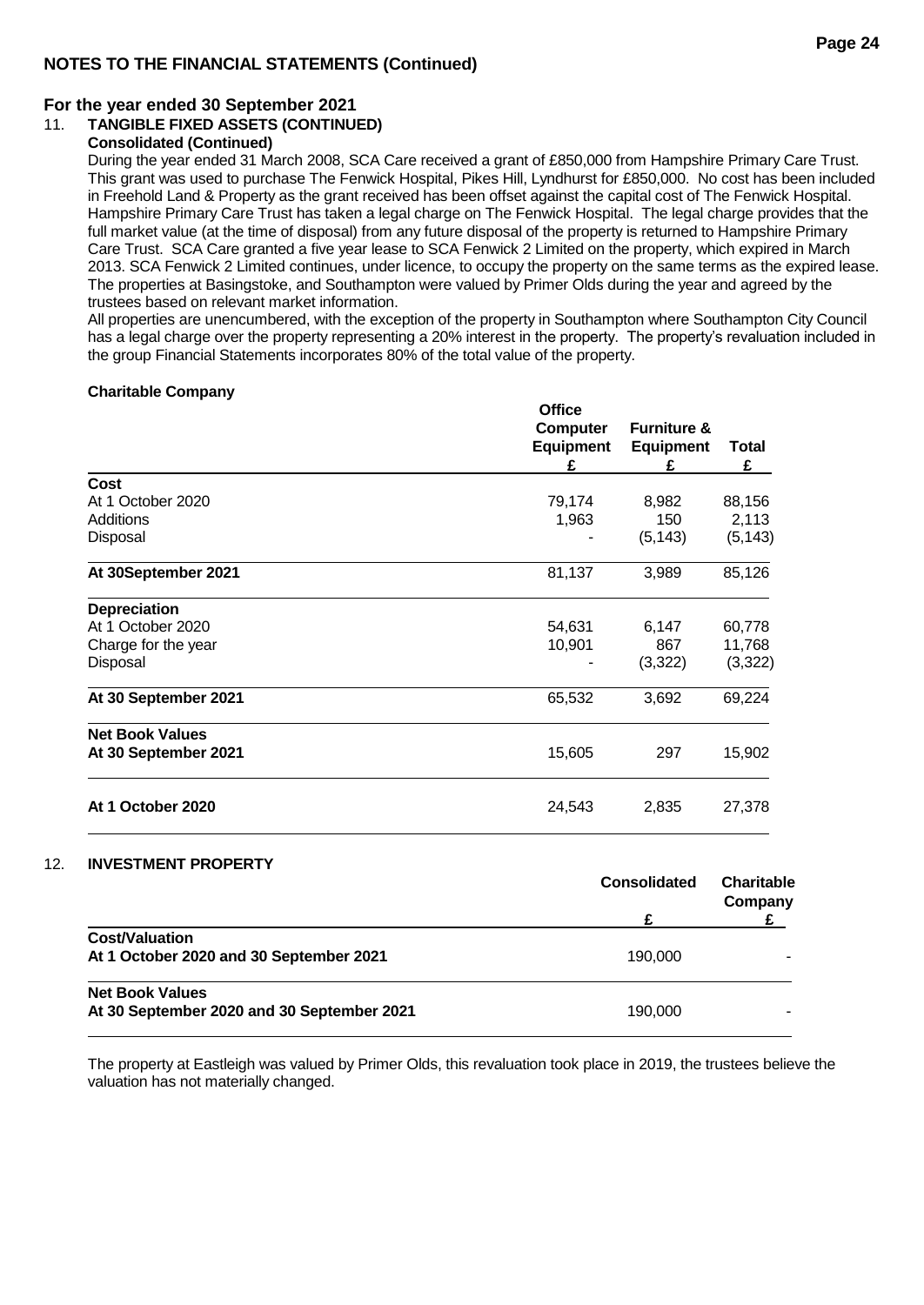13 **GOODWILL**

|                        | <b>Consolidated</b><br><b>Totton Practice</b><br>£ | <b>Charitable</b><br>Company<br>£ |  |
|------------------------|----------------------------------------------------|-----------------------------------|--|
| <b>Cost/Valuation</b>  |                                                    |                                   |  |
| At 1 October 2020      | 100,000                                            |                                   |  |
| Disposal               | (100,000)                                          |                                   |  |
| At 30 September 2021   |                                                    |                                   |  |
| <b>Amortisation</b>    |                                                    |                                   |  |
| At 1 October 2020      | 95,000                                             |                                   |  |
| Charge for the year    | 806                                                |                                   |  |
| Disposal               | (95, 806)                                          |                                   |  |
| At 30 September 2021   |                                                    |                                   |  |
| <b>Net Book Values</b> |                                                    |                                   |  |
| At 30 September 2021   |                                                    |                                   |  |
| At 30 September 2020   | 5,000                                              |                                   |  |

In March 2011 SCA Trafalgar Dental Services took over a dental practice in Totton, Hampshire. The society paid £100,000 by way of goodwill on acquiring the practice. Amortisation of the goodwill is over 10 years and commenced on 1 April 2011. In October 2020 the practice and goodwill was disposed of.

#### 14. **INVESTMENTS**

|                                                        | <b>Consolidated</b> |      | <b>Charitable Company</b> |      |
|--------------------------------------------------------|---------------------|------|---------------------------|------|
|                                                        | 2021                | 2020 | 2021                      | 2020 |
|                                                        |                     |      |                           |      |
| Members' shares of £1 each purchased at 1 October 2020 |                     |      |                           |      |
| Disposal of SCA Trafalgar Dental Services              |                     |      |                           |      |
| Total Shares at 30 September 2021                      |                     |      |                           |      |

During the year ended 31 March 2012, Social Care in Action invested £1 to become a member of each of the following Registered Societies:

SCA Care

SCA Transport Services

SCA Fenwick 2 Limited

During the year ended 31 March 2017, Social Care in Action became members of Options Wellbeing Trust and Southampton Healthy Living, both companies limited by quarantee. The quarantee is limited to £10 and £1 respectively per member for each of these companies, payable on the winding-up of the company.

During the period ended September 2020 Social Care in Action became the member of The Steven James Practice, a company limited by guarantee of £10.

During the year ended September 2021 SCA Trafalgar Dental Services disposed of the share capital of SCA Trafalgar Limited.

During the year ended September 2021 SCA Trafalgar Dental Services was dissolved.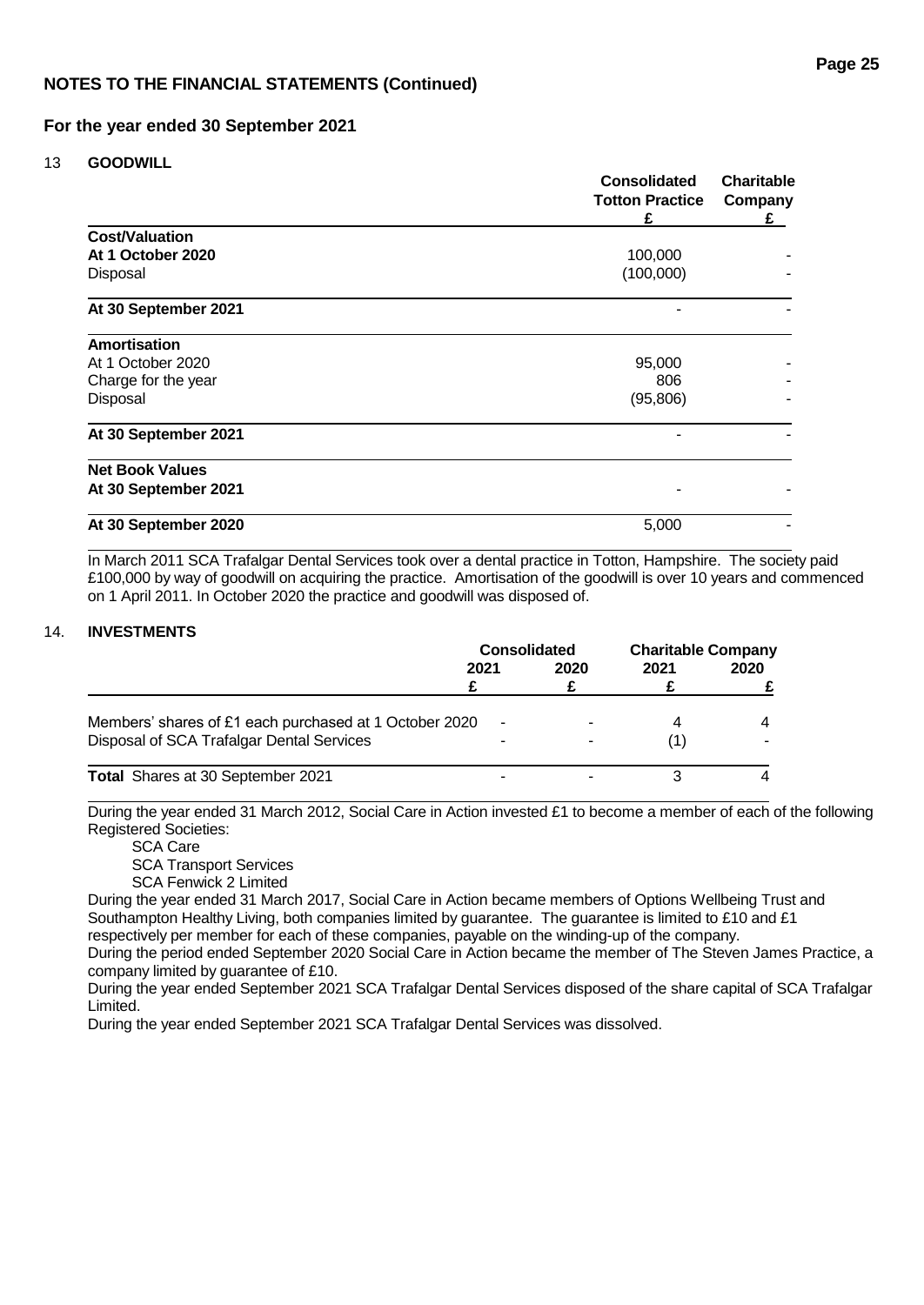#### **For the year ended 3 0 September 202 1**

### **14. INVESTMENTS (Continued)**

The charity has 100% voting rights in the following subsidaires:

| <b>Subsidiary</b>              | <b>Entity Status</b>                               | <b>Principal Activity</b>                                   | <b>Interest Held</b>    | <b>Gross Income</b> | Surplus / (Deficit) |
|--------------------------------|----------------------------------------------------|-------------------------------------------------------------|-------------------------|---------------------|---------------------|
| <b>SCA Care</b>                | <b>Registered Society</b>                          | Provision of care services                                  | Member                  | 2,858,883           | 216,258             |
| <b>SCA Transport</b>           | <b>Registered Society</b>                          | Provision of transport services                             | Member                  | 706.215             | 188,780             |
| <b>SCA Fenwick 2 Limited</b>   | <b>Registered Society</b>                          | Provision of health and wellbeing services                  | Member                  | 100,091             | (18, 140)           |
| <b>Options Wellbeing Trust</b> | Charitable private company limited by<br>guarantee | Provision of gambling awareness and<br>counselling services | Registered legal entity | 234,600             | (57, 258)           |
| The Steven James Practice      | Charitable private company limited by<br>quarantee | Provision of gambling awareness and<br>counselling services | Registered legal entity | 94,531              | (35, 655)           |
| Southampton Healthy Living     | Company Limited by guarantee                       | Dormant                                                     | Registered legal entity |                     |                     |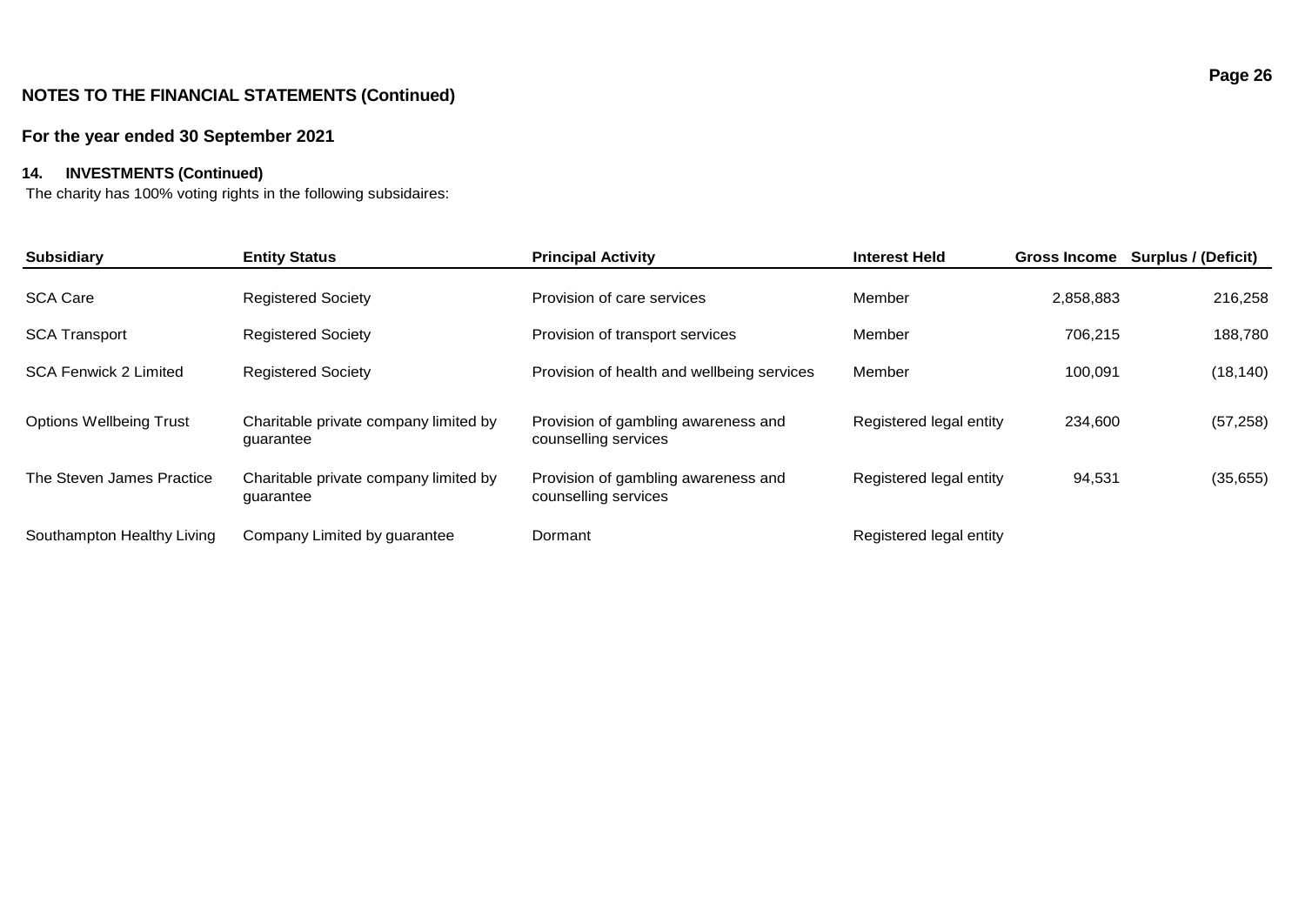15. **DEBTORS**

|                                            | <b>Consolidated</b> |         | <b>Charitable Company</b> |         |
|--------------------------------------------|---------------------|---------|---------------------------|---------|
|                                            | 2021                | 2020    | 2021                      | 2020    |
|                                            |                     |         |                           |         |
| Trade debtors                              | 257,438             | 476,207 | 1,615                     | 13,761  |
| Other debtors                              | 12,897              | 79.667  |                           | 1.321   |
| VAT                                        | 3.534               |         |                           |         |
| Prepayments and accrued income             | 193,171             | 226,880 | 30,027                    | 29,227  |
| <b>Amounts due from Related Societies:</b> |                     |         |                           |         |
| <b>SCA Care</b>                            |                     |         | 172,037                   | 380,244 |
| <b>SCA Transport Services</b>              |                     |         | 42,156                    |         |
| <b>SCA Fenwick 2 Limited</b>               |                     |         | 4.506                     | 309     |
| <b>SCA Trafalgar Dental Services</b>       |                     |         |                           | 40,000  |
| <b>SCA Trafalgar Ltd</b>                   |                     |         |                           | 20,952  |
| The Steven James Practice                  |                     |         | 26,000                    | 23,747  |
| <b>Total</b>                               | 467.040             | 782,754 | 276.341                   | 509.561 |

# 16. **CREDITORS: Amounts falling due within one year**

|                                          | <b>Consolidated</b> |           | <b>Charitable Company</b> |         |
|------------------------------------------|---------------------|-----------|---------------------------|---------|
|                                          | 2021                | 2020      | 2021                      | 2020    |
|                                          |                     |           |                           |         |
| Bank loans                               |                     | 7.800     |                           | 1,250   |
| Trade creditors                          | 100,337             | 191,301   | 9,277                     | 29,980  |
| Hire purchase and finance leases         |                     |           |                           |         |
| Other creditors                          | 132,949             | 214,397   | 8.416                     | 7,197   |
| Social Security and other taxes          | 50,445              | 66.278    | 11,913                    | 14,005  |
| VAT                                      |                     | 4.496     | 7.977                     | 8,684   |
| Accruals                                 | 218,675             | 1,580,216 | 12,509                    | 19,053  |
| Deferred income (Note 17)                | 16.451              | 1.717     |                           |         |
| <b>Amounts due to Related Societies:</b> |                     |           |                           |         |
| <b>SCA Transport</b>                     |                     |           |                           | 371     |
| <b>Options Wellbeing Trust</b>           |                     |           | 241,928                   | 248,695 |
| <b>Total</b>                             | 518,857             | 2,066,205 | 292.020                   | 329,235 |

#### 17. **MOVEMENTS IN DEFERRED INCOME**

|                                      | <b>Consolidated</b> |           | <b>Charitable Company</b> |  |      |
|--------------------------------------|---------------------|-----------|---------------------------|--|------|
|                                      | 2021                |           | 2021<br>2020              |  | 2020 |
|                                      |                     |           |                           |  |      |
| Deferred income at 1 October 2020    | 1.717               | 15.414    |                           |  |      |
| Income released during the year      | (1,717)             | (15, 414) | -                         |  |      |
| Income deferred in the year          | 16.451              | 1.717     |                           |  |      |
| Deferred income at 30 September 2021 | 16.451              | 1.717     |                           |  |      |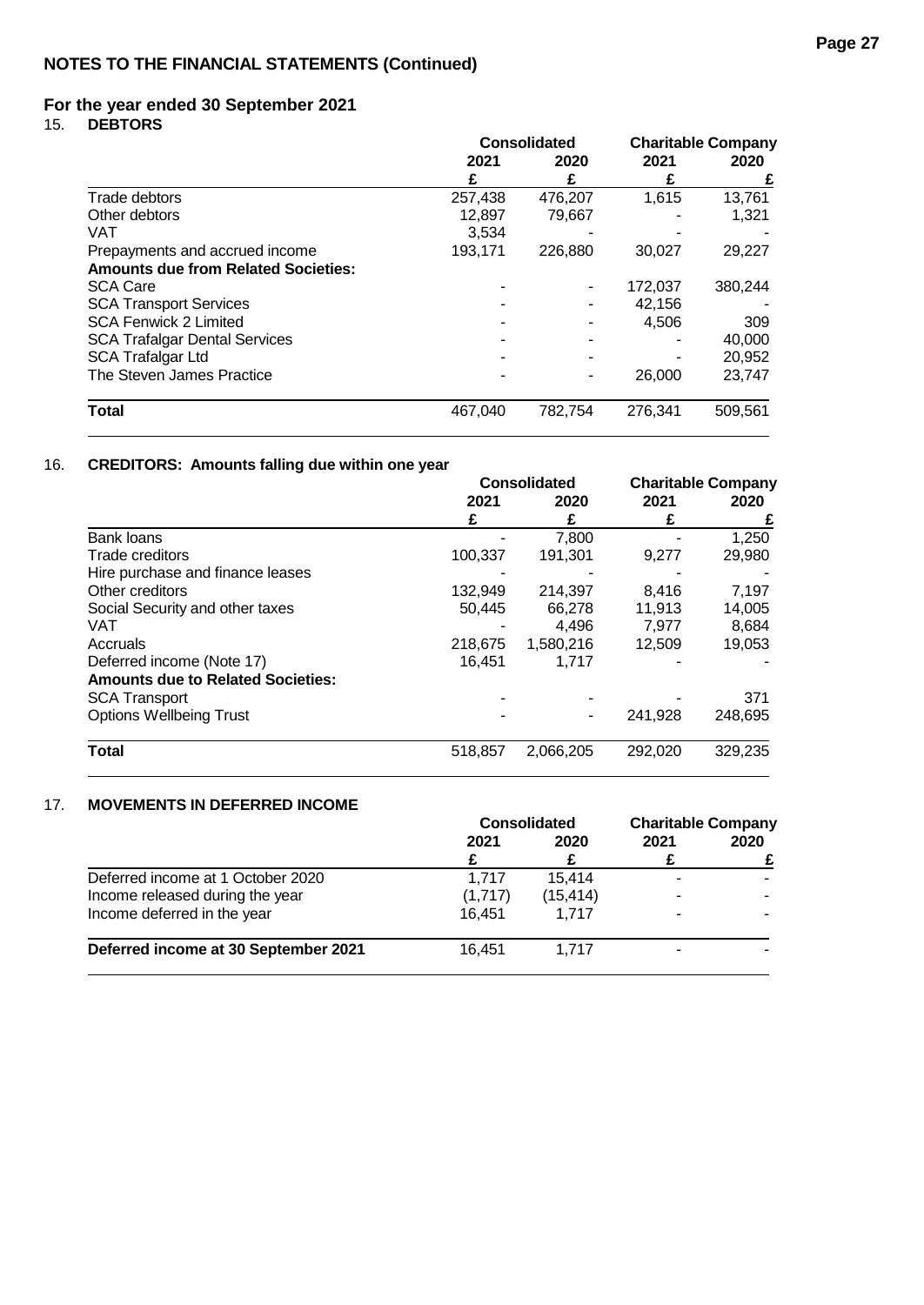**18. CREDITORS: Amounts falling due after more than one year**

|              |      | <b>Consolidated</b> |      | <b>Charitable Company</b> |      |
|--------------|------|---------------------|------|---------------------------|------|
|              | 2021 | 2020                | 2021 |                           | 2020 |
|              |      |                     |      |                           |      |
| Bank loans   | ۰.   | 304.200             | ۰    | 48,750                    |      |
| <b>Total</b> | ۰.   | 304.200             | ۰    | 48.750                    |      |

#### 19. **BANK LOANS**

|                                                                                            | <b>Consolidated</b> |         | <b>Charitable Company</b> |        |
|--------------------------------------------------------------------------------------------|---------------------|---------|---------------------------|--------|
|                                                                                            | 2021                | 2020    | 2021                      | 2020   |
|                                                                                            |                     |         |                           |        |
| Loans payable falling due within one year<br>Loans payable falling due in more than 1 year |                     | 7.800   |                           | 1,250  |
| but less than 5 years                                                                      |                     | 304.200 |                           | 48.750 |
| <b>Total</b>                                                                               |                     | 312,000 |                           | 50,000 |

Various group entities applied for and were granted Bounce Back Loans issued by the Government through Lloyds Bank PLC. SCA Care, SCA Transport, SCA Trafalgar Dental Services,Social Care in Action and Options Wellbeing Trust each took out £50,000 loans, SCA Fenwick 2 Ltd £29,000 and The Steven James Practice £33,000. All loans were repaid within the first year, the equivalent notional interest charge has been recorded as a donation and a charge in the accounts.

#### 20. **ANALYSIS OF NET ASSETS BETWEEN FUNDS**

|                                           | <b>Unrestricted</b><br><b>Funds</b><br>2021 | <b>Designated</b><br><b>Funds</b><br>2021<br>£ | <b>Restricted</b><br><b>Funds</b><br>2021<br>£ | Total<br><b>Funds</b><br>2021<br>£ | Total<br><b>Funds</b><br>2020<br>£ |
|-------------------------------------------|---------------------------------------------|------------------------------------------------|------------------------------------------------|------------------------------------|------------------------------------|
| <b>Consolidated</b>                       |                                             |                                                |                                                |                                    |                                    |
| Tangible fixed assets                     | 735,642                                     |                                                |                                                | 735,642                            | 1,529,089                          |
| <b>Investment Properties</b>              | 190,000                                     |                                                |                                                | 190,000                            | 190,000                            |
| Intangible assets                         |                                             |                                                |                                                |                                    | 5,000                              |
| <b>Current assets</b>                     | 3,920,524                                   | 100,000                                        | 6,991                                          | 4,027,515                          | 1,609,895                          |
| <b>Current liabilities</b>                | (518, 857)                                  |                                                |                                                | (518, 857)                         | (2,066,206)                        |
| Long term liabilities                     |                                             |                                                |                                                |                                    | (304, 200)                         |
| Net assets at 30 September 2021 4,327,309 |                                             | 100,000                                        | 6,991                                          | 4,434,300                          | 963,578                            |
| <b>Charitable Company</b>                 |                                             |                                                |                                                |                                    |                                    |
| Tangible fixed assets                     | 15,902                                      |                                                |                                                | 15,902                             | 27,378                             |
| Investments                               | 3                                           |                                                |                                                | з                                  |                                    |
| <b>Current assets</b>                     | 2,722,954                                   | 100,000                                        | 6,991                                          | 2,829,945                          | 518,276                            |
| <b>Current liabilities</b>                | (292, 020)                                  |                                                |                                                | (292, 020)                         | (329,235)                          |
| Liabilities due after one year            |                                             |                                                |                                                |                                    | (48, 750)                          |
| Net assets at 30 September 2021 2,446,839 |                                             | 100,000                                        | 6,991                                          | 2,553,830                          | 167,673                            |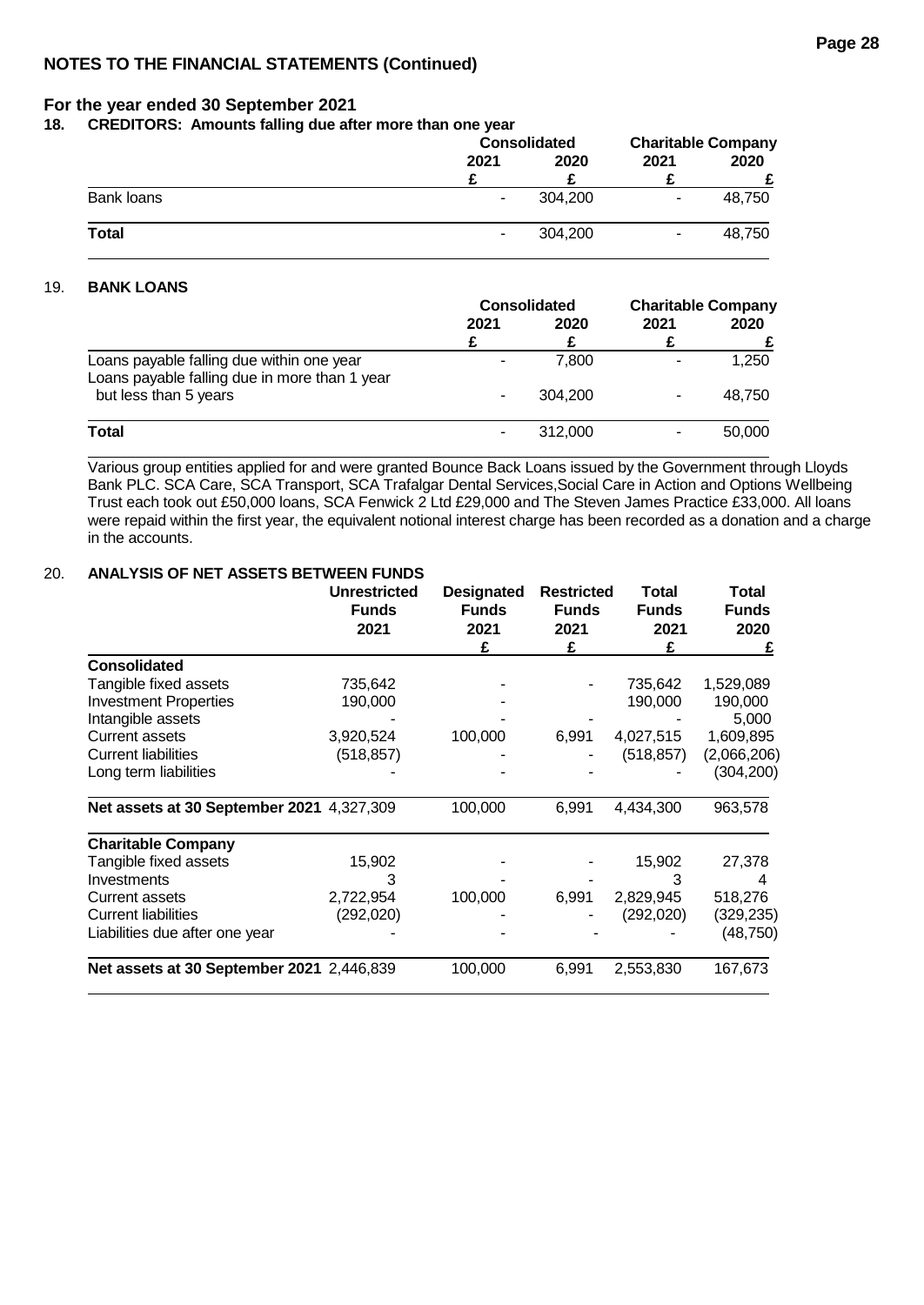21. **ANALYSIS OF CHARITABLE FUNDS**

|                                                            | At<br>01.10.20<br>£ | Incoming<br><b>Resources</b><br>£ | <b>Transfer</b><br>of Funds<br>£ | Outgoing<br><b>Resources</b><br>£      | At<br>30.09.21<br>£ |
|------------------------------------------------------------|---------------------|-----------------------------------|----------------------------------|----------------------------------------|---------------------|
| <b>Consolidated</b>                                        |                     |                                   |                                  |                                        |                     |
| <b>Analysis of Movements in</b>                            |                     |                                   |                                  |                                        |                     |
| <b>Unrestricted Funds</b>                                  |                     |                                   |                                  |                                        |                     |
| <b>General Fund</b>                                        | 615,455             | 7,990,681                         | (67,093)                         | (4,505,622)                            | 4,033,421           |
| <b>Revaluation reserve</b>                                 | 326,795             | 65,000                            | (32, 907)                        |                                        | 358,888             |
| <b>Total Unrestricted Funds</b>                            | 942,250             | 8,055,681                         |                                  | $(100,000)$ $(4,505,622)$              | 4,392,309           |
| <b>Analysis of Movements in</b><br><b>Designated Funds</b> |                     |                                   |                                  |                                        |                     |
| <b>Action Fund</b>                                         |                     |                                   | 100,000                          |                                        | 100,000             |
| <b>Total Designated Funds</b>                              |                     |                                   | 100,000                          |                                        | 100,000             |
| <b>Analysis of Movements in</b><br><b>Restricted Funds</b> |                     |                                   |                                  |                                        |                     |
| GamCare                                                    | 14,173              | 242,717                           |                                  | (256, 890)                             |                     |
| Hardship fund                                              | 3,319               |                                   |                                  | (164)                                  | 3,155               |
| Mildred Anne Reynolds fund                                 | 3,836               |                                   |                                  |                                        | 3,836               |
| <b>Total Restricted Funds</b>                              | 21,328              | 242,717                           |                                  | (257, 054)                             | 6,991               |
| <b>Total Funds</b>                                         | 963,578             | 8,298,398                         |                                  | (4,762,676)                            | 4,499,300           |
|                                                            |                     | At<br>01.10.20                    | Incoming                         | Outgoing<br><b>Resources Resources</b> | At<br>30.09.21      |

|                                                    |         | u, vvv    |            |           |
|----------------------------------------------------|---------|-----------|------------|-----------|
|                                                    | £       | £         | £          | £         |
| <b>Charitable Company</b>                          |         |           |            |           |
| <b>Analysis of Movements in Unrestricted Funds</b> |         |           |            |           |
| General Fund                                       | 160,518 | 3,109,863 | (823, 542) | 2,446,839 |
|                                                    |         |           |            |           |
| <b>Total Unrestricted Funds</b>                    | 160,518 | 3,109,863 | (823, 542) | 2,446,839 |
| <b>Analysis of Movements in</b>                    |         |           |            |           |
| <b>Designated Funds</b>                            |         |           |            |           |
| <b>Action Fund</b>                                 |         | 100,000   |            | 100,000   |
|                                                    |         |           |            |           |
| <b>Total Designated Funds</b>                      |         | 100,000   |            | 100,000   |
| <b>Analysis of Movements in Restricted Funds</b>   |         |           |            |           |
| Hardship fund                                      | 3,319   |           | (164)      | 3,155     |
| Mildred Anne Reynolds fund                         | 3,836   |           |            | 3,836     |
| <b>Total Restricted Funds</b>                      | 7,155   |           | (164)      | 6,991     |
| <b>Total Funds</b>                                 | 167,673 | 3,209,863 | (823, 706) | 2,553,830 |
|                                                    |         |           |            |           |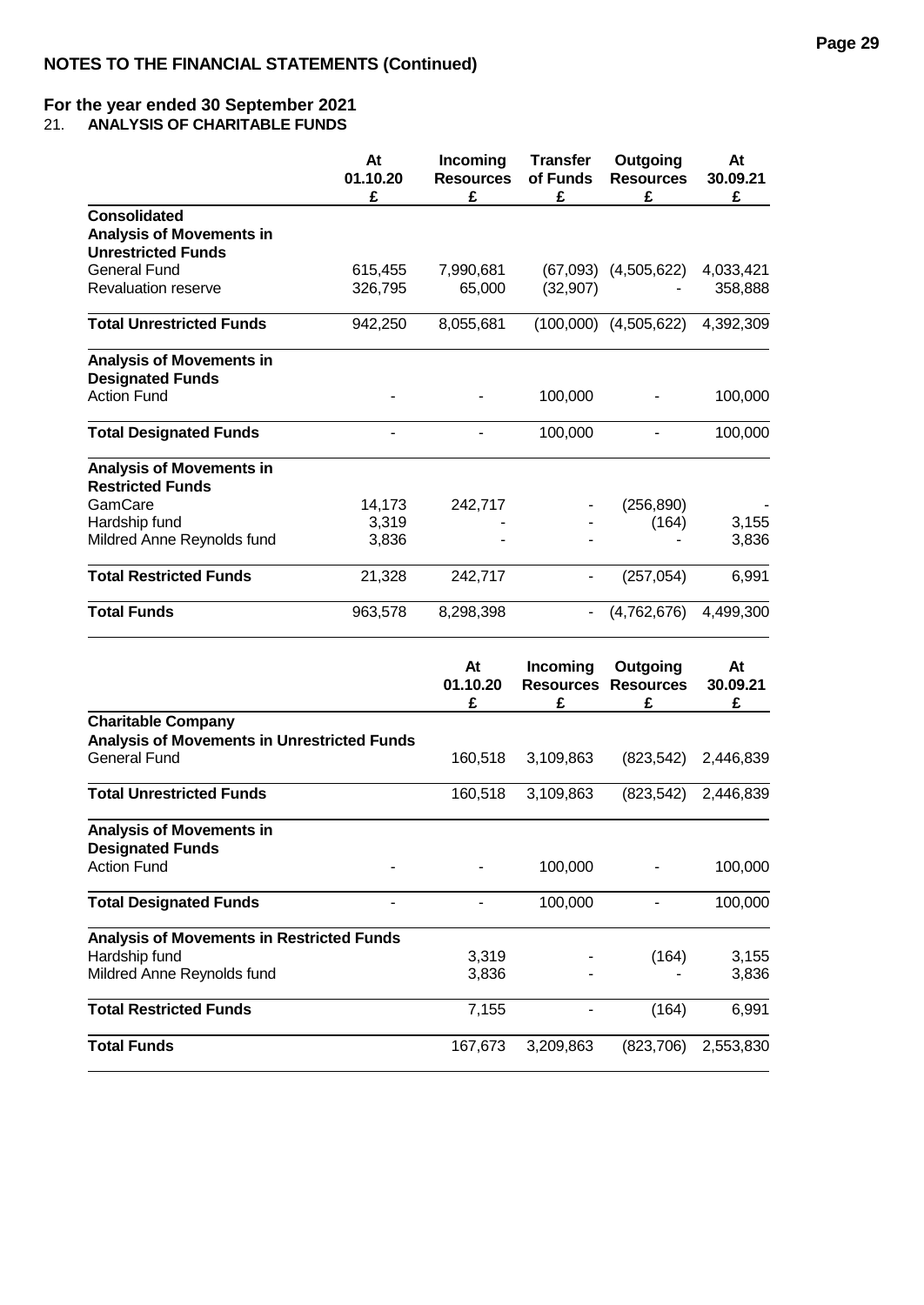#### 21. **ANALYSIS OF CHARITABLE FUNDS (Continued)**

#### **Unrestricted Funds**

Unrestricted Funds comprise of :-

*General Fund* – Those funds which the Trustees are free to use in accordance with the Charity's objects and to fund the Charity's net fixed assets.

**Page 30**

*Pension Fund* – Those funds which the Trustees are to use to fund the Charity's pension obligations as disclosed in note 25.

*Revaluation Reserve* - relates to investment property and freehold property revaluations in Options Wellbeing Trusts.

#### **Designated Funds**

*Action Fund* –A fund created from the proceeds arising on the disposal of SCA Trafalgar Ltd to fund charitable projects external to SCiA but within the objectives of the charity.

#### **Restricted Funds**

Restricted Funds are funds which have been given for particular purposes and projects. The Restricted Funds must be used for the specific purpose as laid down by the donor.

*GamCare –* Revenues and expenditure ceased during the year ended 30 September 2021.

*Hardship Fund* - Social Care in Action has received funds to provide services to the community during the year. *Mildred Anne Reynolds Fund* - Social Care in Action received a gift of £5,000 to fund the introduction of new activities to the health and wellbeing centre operated by SCA Fenwick 2 Limited

|                                                    | 01.04.19   | At<br><b>Resources</b> | <b>Incoming</b><br><b>Gains</b> | <b>Outgoing</b><br><b>Resources</b> | At<br>30.09.20 |
|----------------------------------------------------|------------|------------------------|---------------------------------|-------------------------------------|----------------|
| <b>Prior period</b>                                | £          | £                      | £                               | £                                   | £              |
| <b>Consolidated</b>                                |            |                        |                                 |                                     |                |
| <b>Analysis of Movements in</b>                    |            |                        |                                 |                                     |                |
| <b>Unrestricted Funds</b>                          |            |                        |                                 |                                     |                |
| <b>General Fund</b>                                | 1,180,858  | 11,343,981             |                                 | - (11,909,384)                      | 615,455        |
| <b>Pension Fund</b>                                | (355, 357) |                        | 343,626                         | 11,731                              |                |
| <b>Revaluation reserve</b>                         | 293,888    |                        | 32,907                          | $\overline{\phantom{0}}$            | 326,795        |
| <b>Total Unrestricted Funds</b>                    | 1,119,389  | 11343,981              |                                 | 376,533 (11,897,653)                | 942,250        |
| <b>Analysis of Movements in</b>                    |            |                        |                                 |                                     |                |
| <b>Restricted Funds</b>                            |            |                        |                                 |                                     |                |
| GamCare                                            |            | 457,930                |                                 | (443, 757)                          | 14,173         |
| Hardship fund                                      | 3,444      |                        |                                 | (125)                               | 3,319          |
| Mildred Anne Reynolds fund                         | 3,836      |                        |                                 |                                     | 3,836          |
| <b>Total Restricted Funds</b>                      | 7,280      | 457,930                |                                 | (443, 882)                          | 21,328         |
| <b>Total Funds</b>                                 | 1,126,669  | 11,741,499             |                                 | 376,533 (12,281,123)                | 963,578        |
|                                                    |            | At                     | <b>Incoming</b>                 | <b>Outgoing</b>                     | At             |
| <b>Prior period</b>                                |            | 01.04.19<br>£          | £                               | <b>Resources Resources</b><br>£     | 30.09.20<br>£  |
| <b>Charitable Company</b>                          |            |                        |                                 |                                     |                |
| <b>Analysis of Movements in Unrestricted Funds</b> |            |                        |                                 |                                     |                |
| <b>General Fund</b>                                |            | 69,878                 | 1,434,202                       | (1, 343, 562)                       | 160,518        |
| <b>Total Unrestricted Funds</b>                    |            | 69,878                 |                                 | 1,434,202 (1,343,562)               | 160,518        |
| <b>Analysis of Movements in Restricted Funds</b>   |            |                        |                                 |                                     |                |
| Hardship fund                                      |            | 3,444                  |                                 | (125)                               | 3,319          |

*Mildred Anne Reynolds fund 3,836 - - 3,836*

*Total Restricted Funds 7,280 - (125) 7,155*

*Total Funds 77,158 1,434,202 (1,343,687) 167,673*